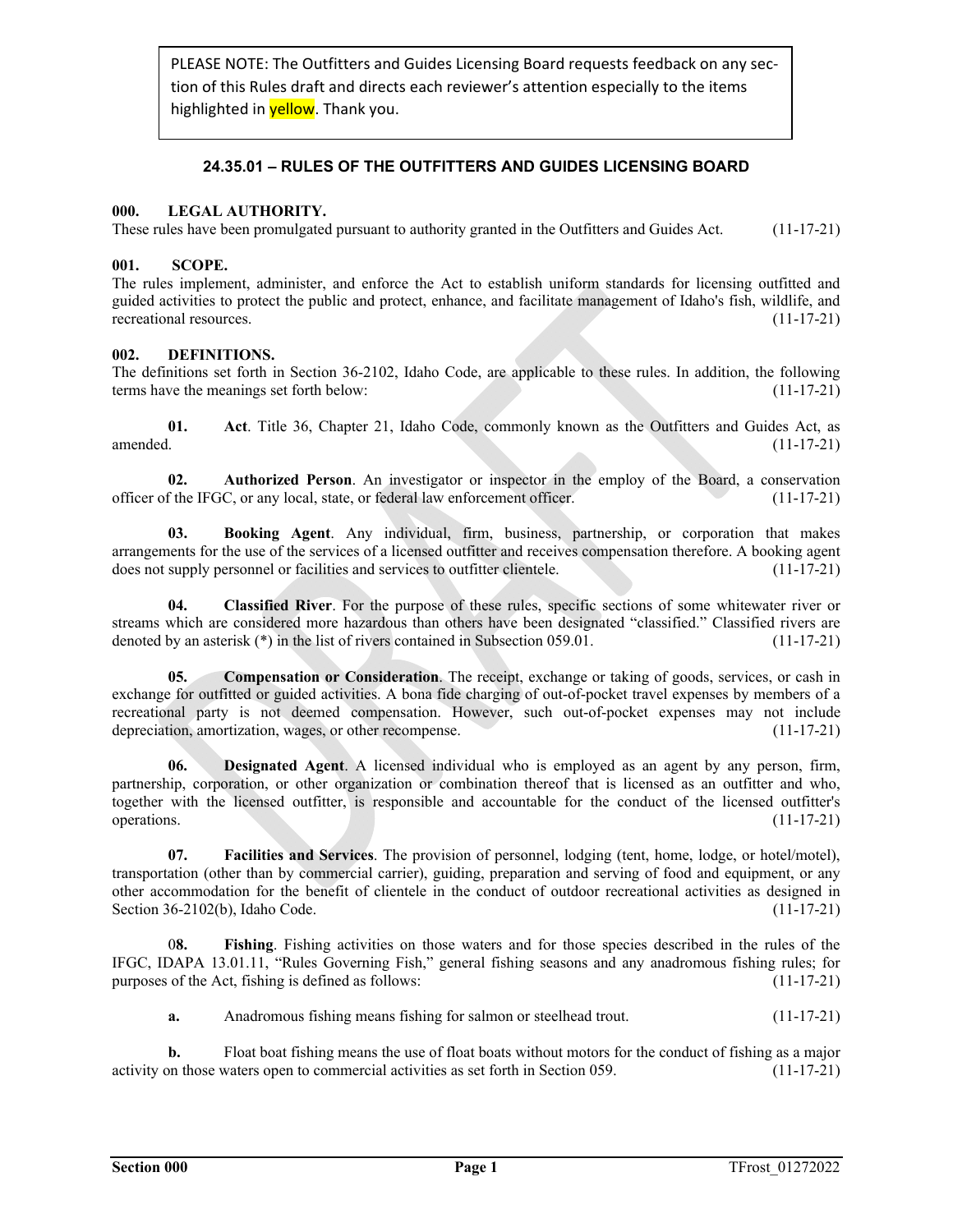**c.** Power boat fishing means the use of power boats in conduct of fishing as a major activity on those Idaho waters open to commercial outfitting activities as set forth in Section 059. (11-17-21)

**d.** Walk and wade fishing means fishing conducted along or in a river, stream, lake or reservoir, and may include the use of personalized flotation equipment, but does not include the use of watercraft. (11-17-21)

**09. Float Boats**. Watercraft (inflatable watercraft, dories, drift boats, canoes, catarafts, kayaks, sport yaks, or other small watercraft) propelled by, and moving with the stream flow, maneuvered by oars, paddles, sweeps, pike poles or by motors for downstream steerage only. Downstream steerage does not include holding or upstream travel of a watercraft with a motor. Excluded as float boats are personal flotation devices, innertubes, air mattresses, or similar devices. (11-17-21)

**10. Hazardous Excursions**. Outfitted or guided activities conducted outside municipal limits in a desert or mountainous environment that may constitute a potential danger to the health, safety, or welfare of participants involved. These activities include but are not limited to: trapping as defined in Idaho Code Section 36- 202(l), day or overnight trailrides, backpacking, technical mountaineering/rock climbing, cross-country skiing, backcountry alpine skiing, llama and goat packing, snowmobiling, survival courses, guiding courses, rescue courses, fishing courses, motored and non-motored cycling, wagon rides, sleigh rides, and dog sled rides. (11-17-21)

**11. Hunting**. The pursuit of any game animal or bird and all related activities including packing of client camp equipment, supplies, game meat and clients to and from a hunting camp. (11-17-21)

**12. IFGC**. The Idaho Department of Fish and Game or the Idaho Fish and Game Commission.

 $(11-17-21)$ 

**13. Minor Amendment**. All outfitter license amendment requests that can be processed by the Board without requiring outside research or recommendation of a land managing agency or other agency before the Board takes final action on said amendment request. (11-17-21)

**14. Major Activity**. A licensed activity, the nature of which requires a significant commitment of time and effort by an outfitter in its execution and is intended to provide a significant amount of income to an outfitter. (11-17-21)

**15. Major Amendment**. All outfitter license amendment requests requiring Board research or recommendation of a land management agency or other agency before the Board takes final action on the amendment request. (11-17-21)

**16.** New Opportunity. A proposed commercial outfitted activity to be conducted in an area where no similar commercial outfitted activity has been conducted in the past. (11-17-21)

17. **Operating Area**. The area assigned by the Board to an outfitter for the conduct of outfitting activities. (11-17-21)

**18. Operating Plan**. A detailed schedule or plan of operation which an outfitter proposes to follow in the utilization of licensed privileges, areas, or activities. (See Subsection 018.03). (11-17-21)

**19. Out-of-Pocket Expenses**. The direct expenses attributable to a recreational activity. Such direct expenses do not include: (11-17-2

| a. | Compensation for either sponsors or participants; | $(11-17-21)$ |
|----|---------------------------------------------------|--------------|
|    |                                                   |              |

**b.** Amortization or depreciation of debt or equipment; or (11-17-21)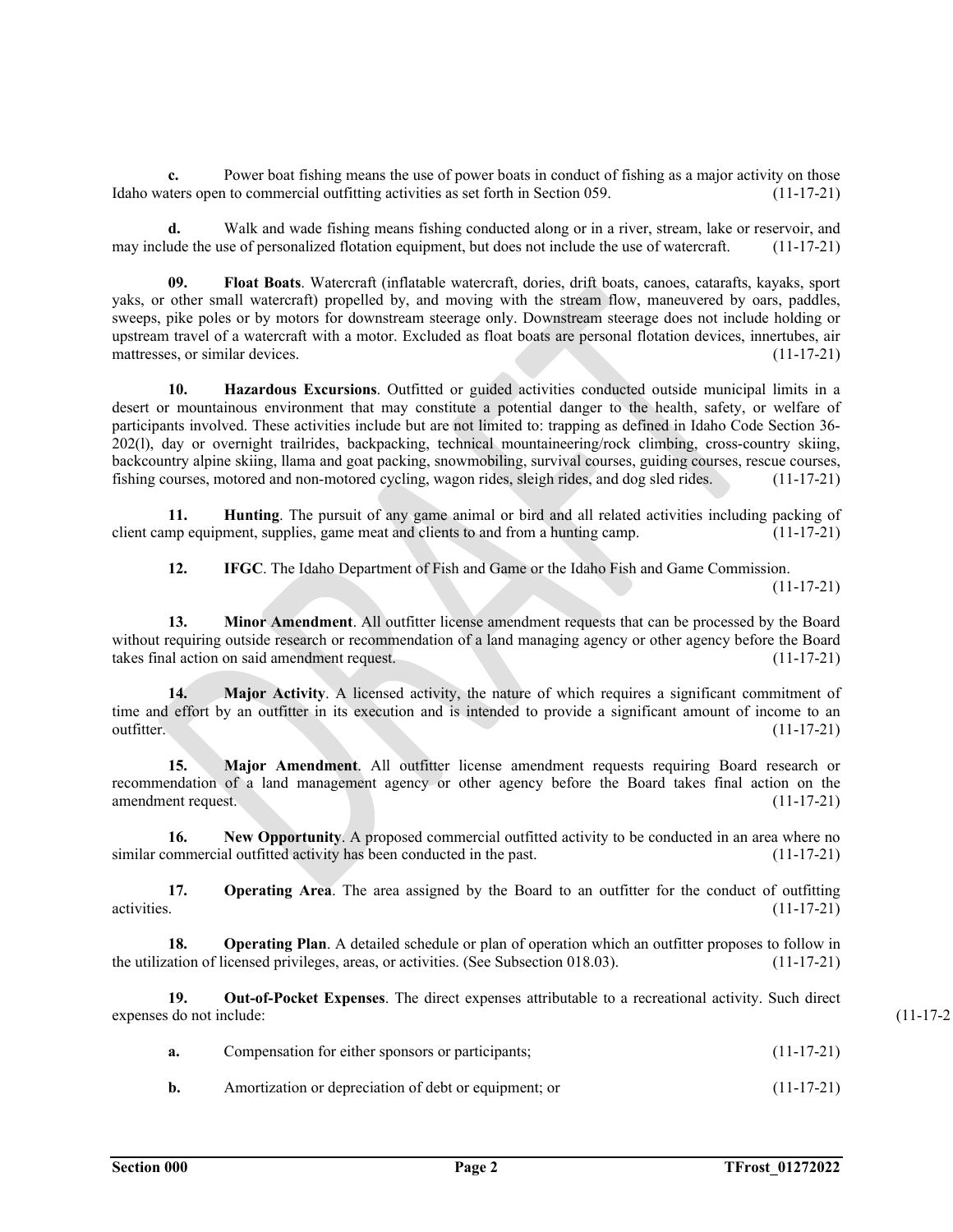**c.** Costs of non-expendable supplies. (11-17-21)

**20. Power Boats**. All motorized watercraft used on Idaho waters open to commercial outfitting activities. Excluded as power boats are hovercraft, jetskis or similar devices, and float boats using motors for downstream steerage. (11-17-21)

**21. Trainee**. A person not less than sixteen (16) years of age pursuing the necessary experience or skill qualifications for a guide license. A trainee may not provide any direct guiding services for clients, but may assist while under direct supervision. (11-17-21)

 **22. Training Log**. A form approved by the Board and completed and attested to by the outfitter documenting the training completed by a person pursuing licensure. The log is maintained by the outfitter for one (1) complete license year following the termination of employment of the guide, and for three (3) years from the date of an accident or incident jeopardizing the health, safety or welfare of a client, in which the trainee or guide is involved. (11-17-21)

23. Watercraft. A boat or vessel propelled mechanically or manually, capable of operating on inland water surfaces. Excluded as watercraft are hovercraft, jetskis, personal flotation devices (PFD's), or similar devices.  $(11-17-21)$ 

# **003. -- 004. (RESERVED)**

#### **005. LICENSE PRODUCTION.**

A license or proof of licensure must be made available within seven (7) days of a board request. (11-17-21)

#### **006. LICENSE RESTRICTIONS.**

**01. Outfitters Qualification as a Guide**. The Board may issue a license to an Outfitter, at no cost, for all activities for which the Outfitter satisfies the qualifications of these rules for the issuance of a Guide license. (11-17-21)

**02. Temporary Employment**. An outfitter may employ a licensed guide who is not currently licensed under the outfitter's license in the case of temporary employment of a guide between outfitters, or termination of employment of a guide upon completion of the seasonal activity for which the guide was employed.

#### **007. EMPLOYMENT OF OUTFITTERS.**

An outfitter may guide for another outfitter or rent or lease equipment or services as follows: (11-17-21)

**01.** Other Outfitter. An outfitter may guide for another outfitter when properly employed by that outfitter and approved by the Board. (11-17-21)

**02. Other**. If an outfitter is employed to guide activities not covered by his own guide license, the outfitter must apply to the Board for a license amendment for activities not covered and submit the employing outfitter certification prescribed in Subsection 034.02. (11-17-21)

**03. No Sharing of Profits**. While an outfitter is employed as a guide by another outfitter, the outfitters may not share profits or equipment and/or animals other than leased equipment and/or leased animals. An outfitter when employed as a guide may only render personal services as would any other guide. (11-17-21)

**04.** Agreement. When an outfitter utilizes equipment from another outfitter or a guide in the provision of facilities, services and transportation to clientele, a written notice of usage must be filed with the Board including a current certificate or proof of non-owner liability insurance. (11-17-21)

### **008-009. (RESERVED)**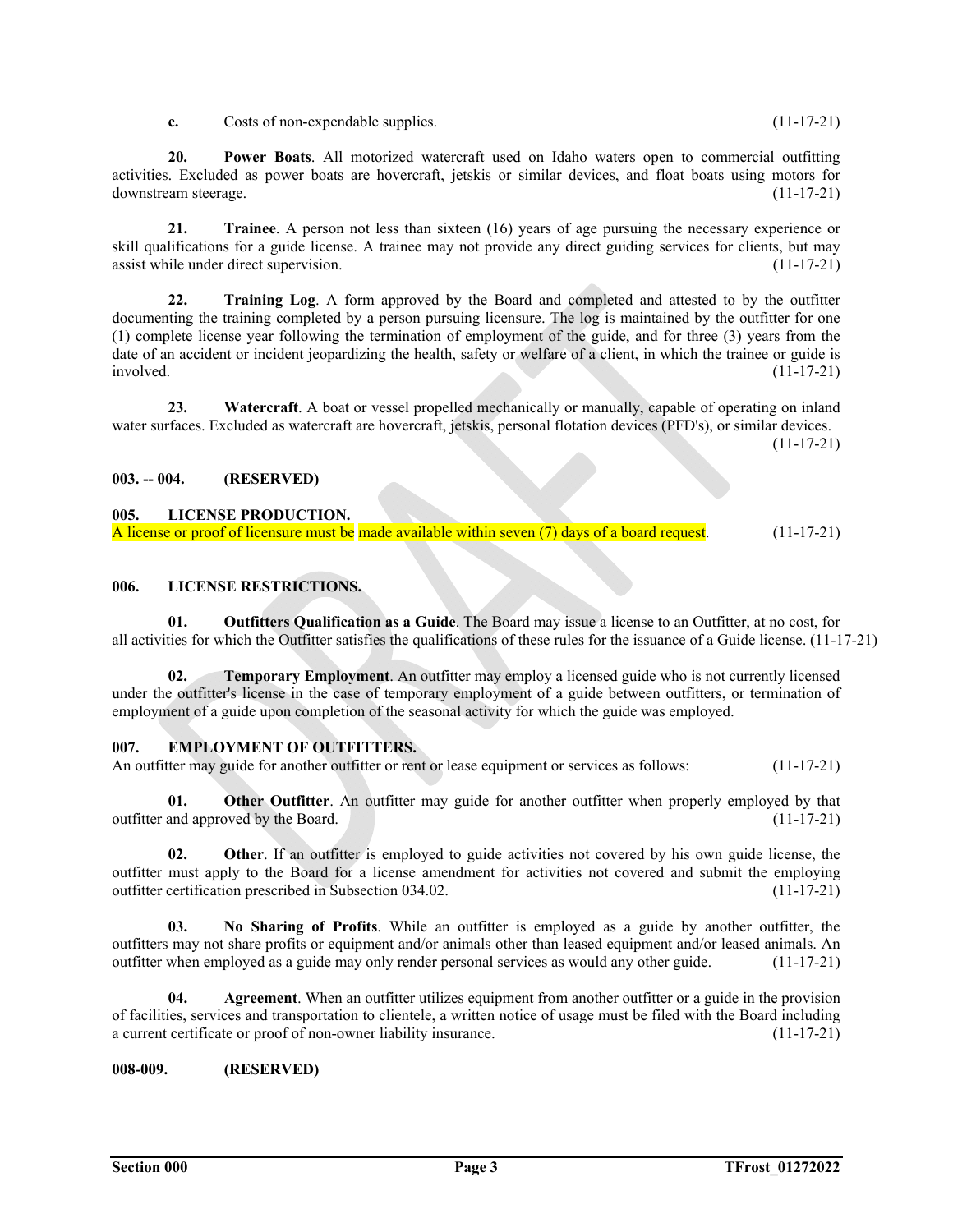# **010. UNETHICAL AND UNPROFESIONAL CONDUCT**

The board may refuse to issue or renew or otherwise discipline a license holder for any of the following:

- 01. Harassment of the public in their use of Idaho's outdoor recreational opportunities.
- 02. Operating in a manner which endangers the health, safety, or welfare of the public or that creates an unreasonable risk of contamination from biological waste.
- 03. Interference with private landowners, public land management agencies, and/or stockmen and their rights and privileges.
- 04. Failure to report violations of local, state, and federal laws to the Board.
- 05. Aiding and abetting violation of these laws and rules applicable to licensure, or any local, state, game or federal laws as they relate to these laws.

### **011. -- 014. (RESERVED)**

#### **015. ANNUAL DATE, FEES, AND PAYMENT.**

**01. Due Date**. All outfitter and designated agent license applications must be completed and received by the Board by January 31 of each year. (11-17-21)

**02. Penalty Fee**. When a completed renewal application is filed with the Board after the last day of the license year, a penalty fee must be paid before the license is issued. (11-17-21)

**03. License Lapsed and Expired**. All licenses expire on March 31, and when a completed outfitter application has not been received by the Board after ninety (90) days after the last day of the license year, a renewal application will not be accepted for licensure. (11-17-21)

| -04. | _______<br>Payment.<br>______ | . | _______<br>_______<br>__________<br>________<br>_______<br>.<br>_____<br>______ | ______<br><b>Contract Contract</b><br>____ | . .<br>.<br>- -<br>. |
|------|-------------------------------|---|---------------------------------------------------------------------------------|--------------------------------------------|----------------------|
|------|-------------------------------|---|---------------------------------------------------------------------------------|--------------------------------------------|----------------------|

**a.** Prior to the issuance of a license, an applicant must submit the appropriate fee.  $(11-17-21)$ 

**b.** The applicant must pay an annual license fee for each license issued, except for an outfitter as a guide for the outfitter's operation. (11-17-21) licensed as a guide for the outfitter's operation.

### **016. -- 017. (RESERVED)**

### **018. NEW OUTFITTER OR OUTFITTER LICENSE AMENDMENT APPLICATION.**

A complete application for a new outfitter license, outfitter license major amendment, or new landowner statement in existing areas must, in addition to all other requirements include: (11-17-21)

 **01. Name**. The name(s) registered with the Idaho Secretary of State as an assumed business name, the name of the business entity, or both. (11-17-21)

**02. Other Signatures**. Signed landowner or land manager statement from: (11-17-21)

**a.** The affected state and federal land managers in all areas where an outfitter plans to utilize lands administered by the state or federal government (this may involve memorandum of understanding procedures as applicable to proposed operation on national forest or public domain lands); and, (11-17-21)

**b.** Private land owners, or their agents, where an outfitter applicant proposes to use such private lands in his operation.  $(11-17-21)$ 

**03. Examinations** All new applicants applying for an outfitter or designated agent license must successfully pass a written and/or oral examination on the Act, the rules, and general outfitting procedures. An applicant who fails the test may retake it after a five (5) day waiting period.

**04. Operating Plan**. An operating plan required by the germane land management agency or on a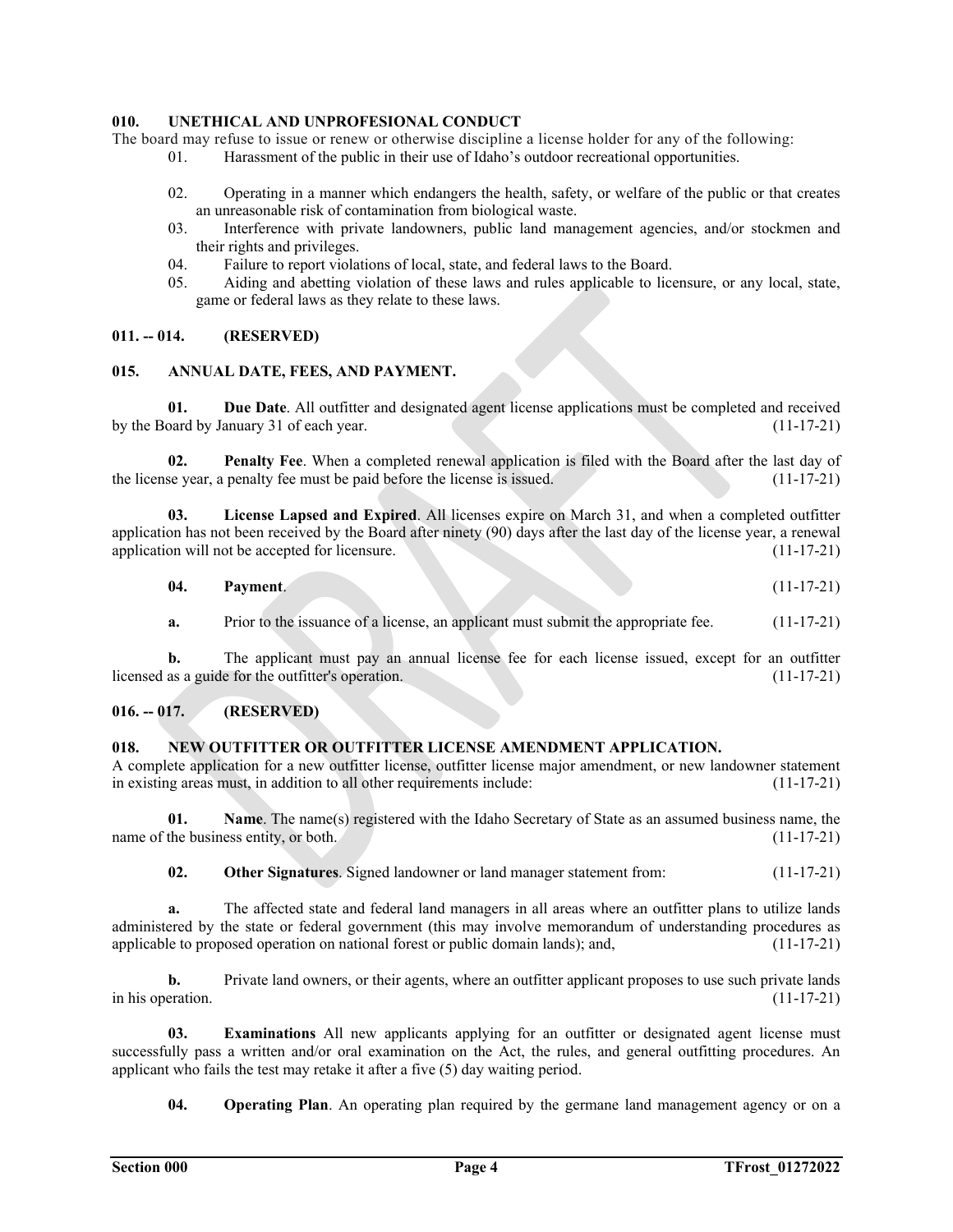| Board approved form. | $(11-17-21)$ |
|----------------------|--------------|
|----------------------|--------------|

**05.** Insurance. Current certificate or proof of insurance covering licensed activities. (11-17-21)

 **06. Designated Agent**. When the applicant is a corporation, firm, partnership, or other organization or combination thereof, the designation at least one (1) designated agent who is a qualified outfitter, covered by the outfitter's bond, and who will be responsible for the outfitting business. The designated agent must apply for and be granted a license. (11-17-21)

 **07. Hearing**. If more than one (1) applicant submits a complete application with landowner statement(s), a hearing will be held to decide the successful applicant. (11-17-21)

 **08. Existing Operating Area**. A licensed outfitter may be given priority for any opportunities within the outfitter's existing operating area boundaries.

**09. Operating Area Limitations**. To safeguard the health, safety, and welfare of the public and for the conservation of wildlife resources, the Board may place a limit on the number of outfitter licenses issued within an operating area.

# **019. OUTFITTER OR DESIGNATED AGENT RESPONSIBILITIES.** *[MOVED HERE FROM FORMER SECTION 012]*

An outfitter or designated agent is responsible for maintaining the standards set forth in the Operating Plan.

# **020-022. (RESERVED)**

# **023. THIRD-PARTY AGREEMENT.**

A third-party agreement, which is the allowing of the conduct of an outfitted or guided activity by the outfitter licensed to conduct those activities by any persons not directly employed by said outfitter, is prohibited.

# **024. STANDARDS FOR NON-USE.**

The Board may annually review the outfitter's use reports for the preceding three (3) years to determine whether any licensed activity or operating area fall within non-use. If the outfitter falls within non-use, a "notice of non-use" may be issued to the outfitter. (11-17-21)

# **01. Definitions**. (11-17-21)

**a.** Non-use. When an outfitter is making zero (0) or negligible use of major licensed activities for any two (2) of the three (3) preceding years unless the lack of use is due to an act of nature or because of state or federal agency restrictions on hunting or fishing that limit the ability of the outfitter to seek and accommodate clients;

 $(11-17-21)$ 

**b.** Zero (0) use. No recorded use by an outfitter of their licensed area or activities; (11-17-21)

**c.** Negligible use. An unreasonable lack of use as determined by the Board for any one (1) or more of the particular activities in the assigned operating area. Typically, use may be determined by comparison of use levels for the same activity(s) in similar operating areas. Other factors in determining use are found in Subsection 024.04.

 $(11-17-21)$ 

**02. Required Records**. Outfitters may be required to submit client records that include the name, address, and date of activity of individual clients or groups for a period of three (3) consecutive years. (11-17-21)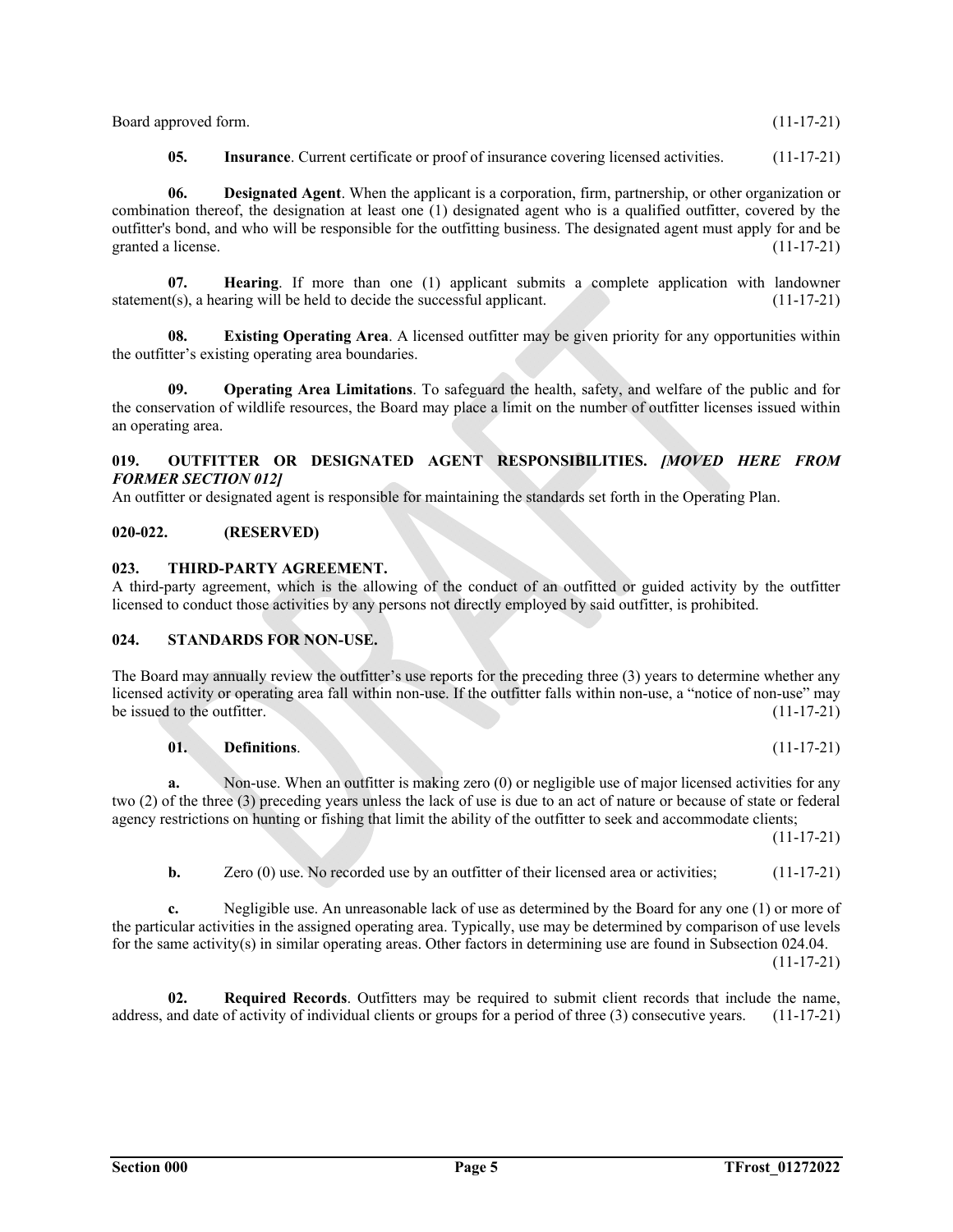# **025. OUTFITTER RENEWAL.**

All licenses expire on March 31 and every application for license renewal for an outfitter and designated agent must be complete and submitted by January 31 of the license year and include a use report containing an activity, use, and harvest report on the actual use during the preceding year and other information about outfitting or guiding activities. (11-17-21)

# **026. OPERATING AREA ADJUSTMENTS. [FORMER SECTION 051 INCORPORATED HERE]**

An outfitter's operating area may be adjusted for reasons of wildlife conservation, where territorial conflict exists, or for the safety of persons utilizing the services of outfitters. Special circumstances may also warrant short term modification of an outfitters operating area. (11-17-21)

**01. Environmental Considerations**. Any changes in wildlife harvest, changed environmental conditions and/or new government regulation may result in the adjustment of an outfitter's operating area.,

**02. Conflict Considerations**. An incident(s) of territorial conflict, particularly one that leads to public safety concerns, may result in the adjustment of an outfitter's operating area.,  $(11-17-21)$ 

**03.** Safety Considerations. Any change(s) in the environmental condition(s), in the manner or amount of public use of the operating area and/or in a licensee's manner of operation within the operating area, that pose a threat to the health and safety of persons using the operating area may result in a change in the outfitters operating area,.

#### $(11-17-21)$

**04. Hot Pursuit**. The Board may approve a minor amendment of an outfitters license to allow an outfitter licensed for bear and cougar hunting to enter into an adjacent area with a client for hot pursuit of bear and cougar hunting when hunting with hounds, provided that the pursuit starts inside the outfitter's licensed area.

**05. Controlled Hunts Outside Operating Area**. The Board may authorize an outfitter who is licensed for hunting moose, bighorn sheep, or mountain goat to conduct a one-time hunt outside of the outfitter's licensed area when the outfitter submits a request on a board approved form.

 a. For changes of operation under subsections 04. and 05. of this Rule, written permission from all outfitters licensed for the hunt and all applicable landowners or land managers will be provided to the Board.

 b. For changes under subsection 04. and 05. of this Rule, under special circumstances the board may waive the requirement of approval of from the overlapping outfitter(s).

 c. For changes under subsection 05. of this Rule, no compensation is permitted between outfitters participating in the conduct of a controlled hunt in another outfitter's area, unless the outfitter supplies a service for that compensation.

# **027. OUTFITTER LICENSE PRIORITY.**

Priority for licensure in any outfitter's operating area may be maintained by submitting a complete application for a license for the ensuing license period before the expiration date of the current license. (11-17-21)

# **028. OUTFITTER BUSINESS PURCHASE, LICENSE CONSIDERATIONS.**

 **01. Sale of Outfitting Business**. The sale of an outfitting business requires an application for a new outfitter license by the purchaser, provided that the Board may give priority for licensure to an applicant who has negotiated an agreement related to a sale with a licensee if the applicant meets all other requirements or upon documentation from a court. (11-17-21)

**02. Notification to Clients**. When an existing operation is acquired by another outfitter, all clients who have booked with the original outfitter must be promptly notified and refunded any advanced payment, unless the client is satisfied with the new arrangements. (11-17-21)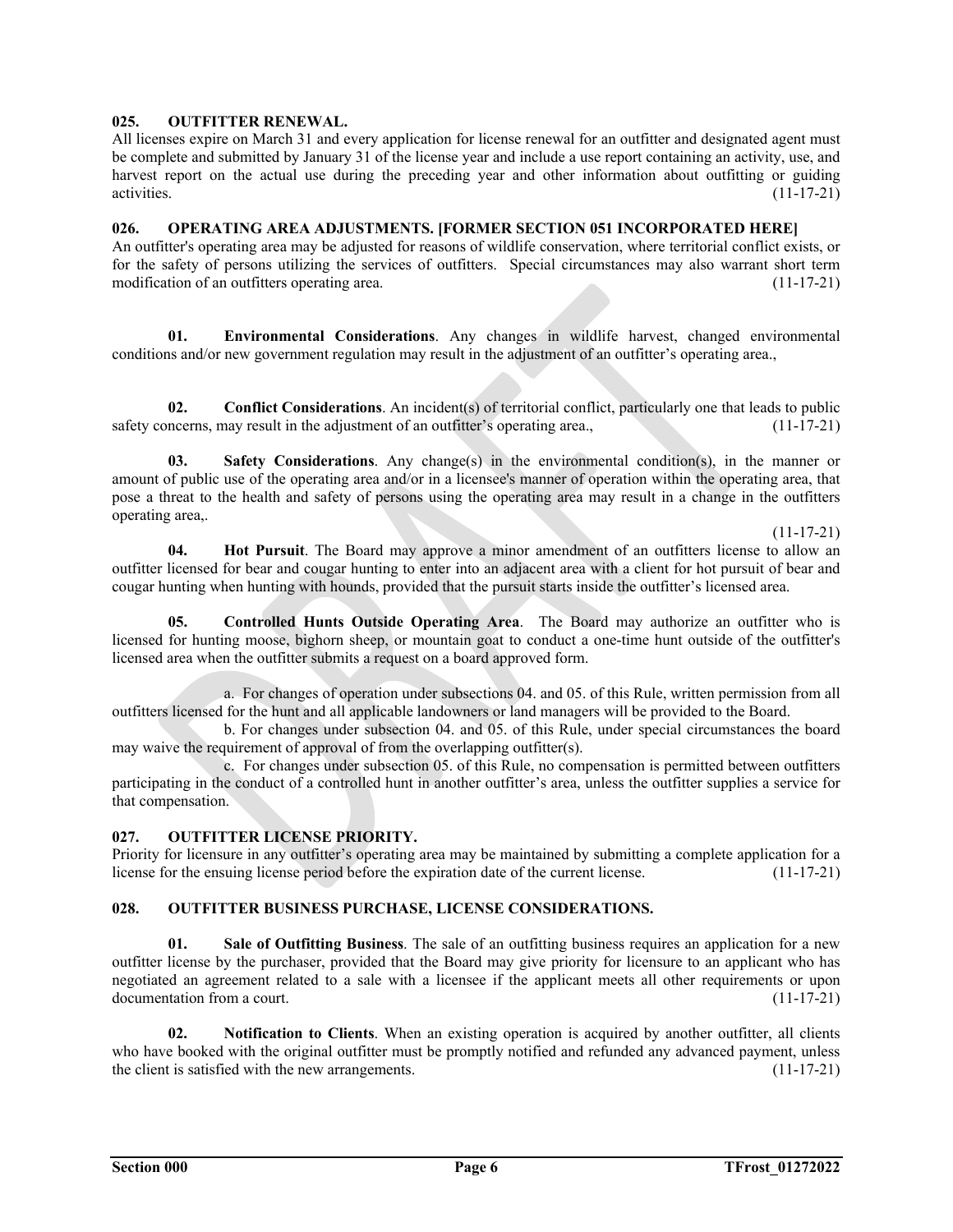# **029. AVAILABILITY OF OUTFITTING OPPORTUNITIES.**

Except as provided in other sections of this chapter, when a new opportunity or existing opportunity, which had previously been licensed to another outfitter, becomes available, the Board may use a competitive application process through a waiting list, public notice, or both to select a qualified applicant. A competitive application process may be coordinated with another governmental agency that has management or permitting authority over the opportunity. (11-17-21)

**01. Waiting List**. The waiting list will be maintained for each individual river, lake and reservoir outlined in Section 059 and for each specific IFGC unit listed in IDAPA 13.01.08, "Rules Governing the Taking of Big Game Animals in the State of Idaho." (11-17-21)

**02. Placement on Waiting List**. A written request, in a form specified by the Board, must be submitted to be placed on the waiting list, and a name on the waiting list will be maintained for a period of five (5) years or until December 31 of the fifth year that the name is placed on the list, whichever comes first. (11-17-21)

 **03. Notification**. When public notice is used when an opening occurs, a public announcement will be made via the board's website and may be made in conjunction with notice by another governmental agency. Persons on the waiting list will be notified of the available opportunity in any competitive application process. (11-17-21)

 **04. Application Period and Consideration**. Anyone wishing to apply for the opportunity must submit a complete application or amendment, including all applicable fees, by the date specified in the notice. The Board will consider the qualifications of all applicants and in its discretion select the best qualified applicant.(11-17-21)

**030. -- 033. (RESERVED)** 

**034. GUIDE APPLICATION REQUIREMENTS - GENERAL.** 

To be complete, an application for a guide license must: (11-17-21)

**01. First Aid Training**. Be accompanied by an affidavit signed by the employing outfitter that the applicant maintains an applicable American Red Cross first aid certification or equivalent certification that is acceptable to the Board.

**02.** Signatures. Be attested to by the applicant and certified by the licensed outfitter(s) who wishes to employ the applicant as a guide that the applicant: (11-17-21)

**a.** Is qualified to perform the type of guiding activity(ies) for which the applicant seeks licensure.  $(11-17-21)$ 

**b.** Has working knowledge of the operating area(s) and water(s) in or on which the applicant will be guiding. (11-17-21)

**c.** If the applicant is land based, is able to read and understand a map and compass or operate a global positioning system (GPS) or other computerized map system. (11-17-21)

**d.** If the applicant is water based, is proficient in reading the water and handling the type of boat required to be used.  $(11-17-21)$ 

**e.** Provide directly from the outfitter a training log or documentation demonstrating satisfaction of the training requirements pursuant to Sections 035 through 043 and 046 through 048 of these rules, as applicable for the activities sought to be licensed to guide.  $(11-17-21)$ 

 **03. Amendment**. A guide may apply for an amendment to add additional employing outfitters or additional activities by submitting complete application that includes certification from the outfitter that training requirements for the area and activity to be added have been met and proof of such training will be available at the Board's request. (11-17-21)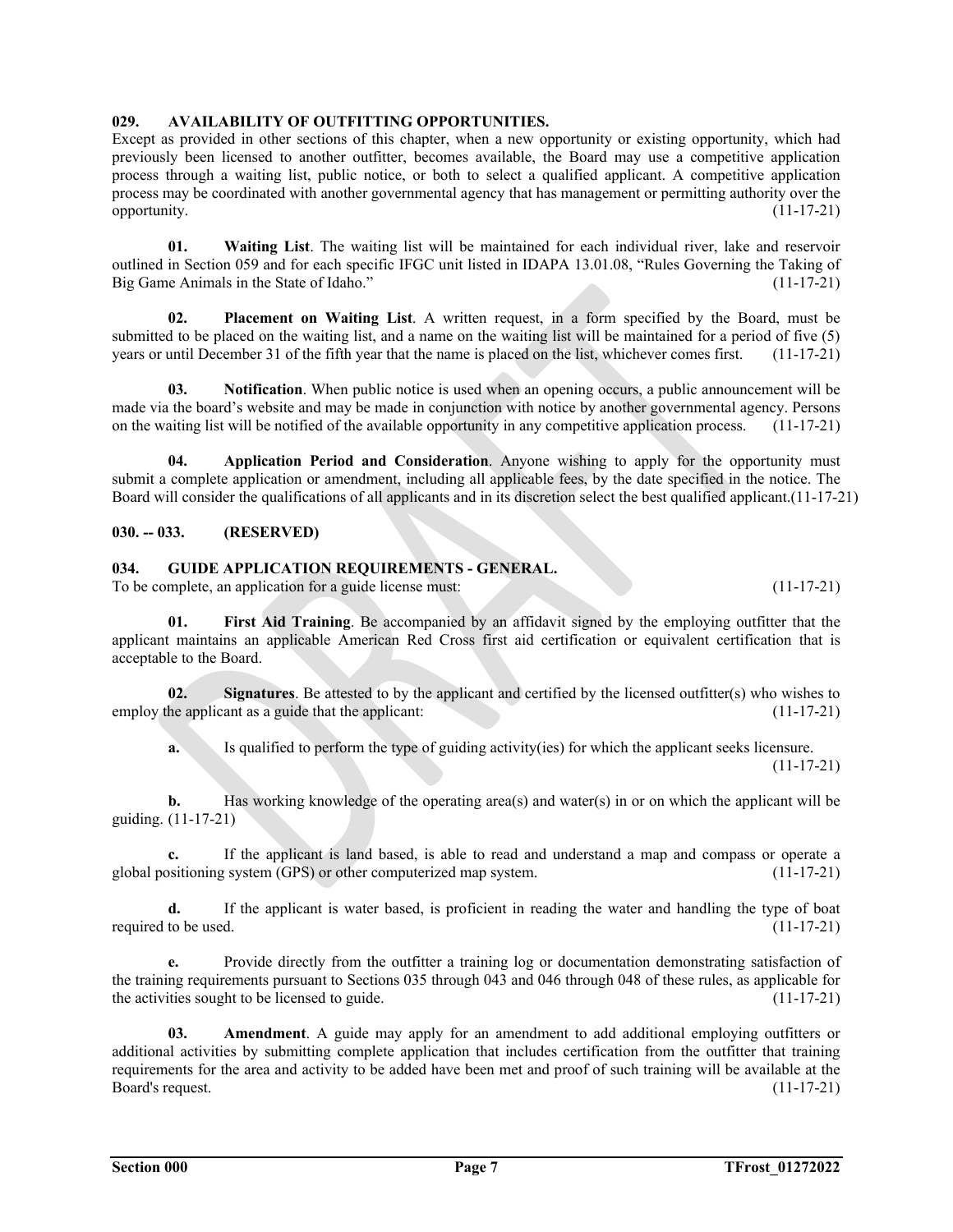# **035. GUIDE APPLICATION REQUIREMENTS - HUNTING.**

In addition to Section 034, a new hunting guide applicant must have:

Been in the outfitter's operating area(s) for at least ten  $(10)$  days and is knowledgeable of trails, terrain, drainages, and game habits and habitat. (11-17-21)

**02.** Be able to care for meat and trophies, including the ability to correctly cape an animal and with adequate training to be able to instruct and assist clients in the proper care of meat. (11-17-21)

#### **036. (RESERVED)**

### **037. BOATMAN LICENSE TRAINEES.**

A trainee boatman may not obtain a guide license until training is complete and may not operate a boat except as prescribed in Section 040. (11-17-21) (11-17-21)

#### **038. FLOAT BOAT GUIDE -- UNCLASSIFIED RIVERS.**

An applicant for a float boat guide on unclassified rivers and streams must have one (1) complete commercial float boat trip on each of the rivers applied for, (complete trip means the total section of river designated by the Board in Subsection 059.01), under the supervision of a float boat guide licensed for each of those rivers. The licensed boatman need not be in the same boat during training as long as the trainee's activity is closely monitored by the licensed boatman. (11-17-21)

### 039. FLOAT BOAT GUIDE -- CLASSIFIED RIVERS.

A float boat guide on a classified river must be licensed as a float boatman or a float lead boatman according to his experience on that specific river. Each trip on a classified river must have a guide licensed as a lead boatman for that specific river. (11-17-21)

# 040. FLOAT BOATMAN QUALIFICATIONS -- CLASSIFIED RIVERS.

An applicant for a float boatman license on classified rivers may qualify in one (1) of three (3) ways: (11-17-21)

**01. General**. Three (3) complete float boat trips on each of the classified rivers applied for under the supervision of a float boatman licensed for that river (complete trip means the total section of river designated by the Board in Subsection 059.01), or he must have had one (1) or more complete float boat trips on each of the classified rivers applied for under the supervision of a float boatman licensed for that river with the remaining trip(s) in a boat , following a licensed float boatman for that river, but he must not have passengers in the boat. (11-17-21)

**a.** Allowances may be made for experience gained as a commercial boat operator on selected whitewater rivers with characteristics similar to Idaho's classified rivers; e.g. Colorado River (Grand Canyon or Cataract Canyon), Yampa River, Rogue River, American and Toulumne Rivers, other Idaho classified rivers, or the unclassified section of the Salmon River from North Fork to Corn Creek, provided the applicant has logged at least five hundred (500) miles as a commercial float boat operator on one (1) or more of those rivers. (11-17-21)

**b.** To document this experience, a statement signed by the applicant under oath or affirmation and notarized must be recorded on a form provided by the Board office that includes precise put-in and take-out points, miles logged for each trip, and the names and addresses of the boat operators who have employed them. (11-17-21)

**02. Other**. Logged at least five hundred (500) miles as a commercial float boat guide on any rivers applicable to Subsection 040.01.a., and must have one (1) complete float boat trip on each river applied for under the \supervision of a float boatman licensed for that river, but there must not be any passengers in the boat. (Complete trip means the total section of river designated by the Board in Subsection 059.01). (11-17-21)

**03. Float Lead Boatman**. Or, hold a license as a float lead boatman on a classified Idaho river and complete one (1) complete float boat trip on each other classified river applied for, under the supervision of a float boatman licensed for that river following a float boatman licensed for that river, but he must not have passengers in the boat. (Complete trip means the total section of river designated by the Board in Subsection 059.01.) (11-17-21)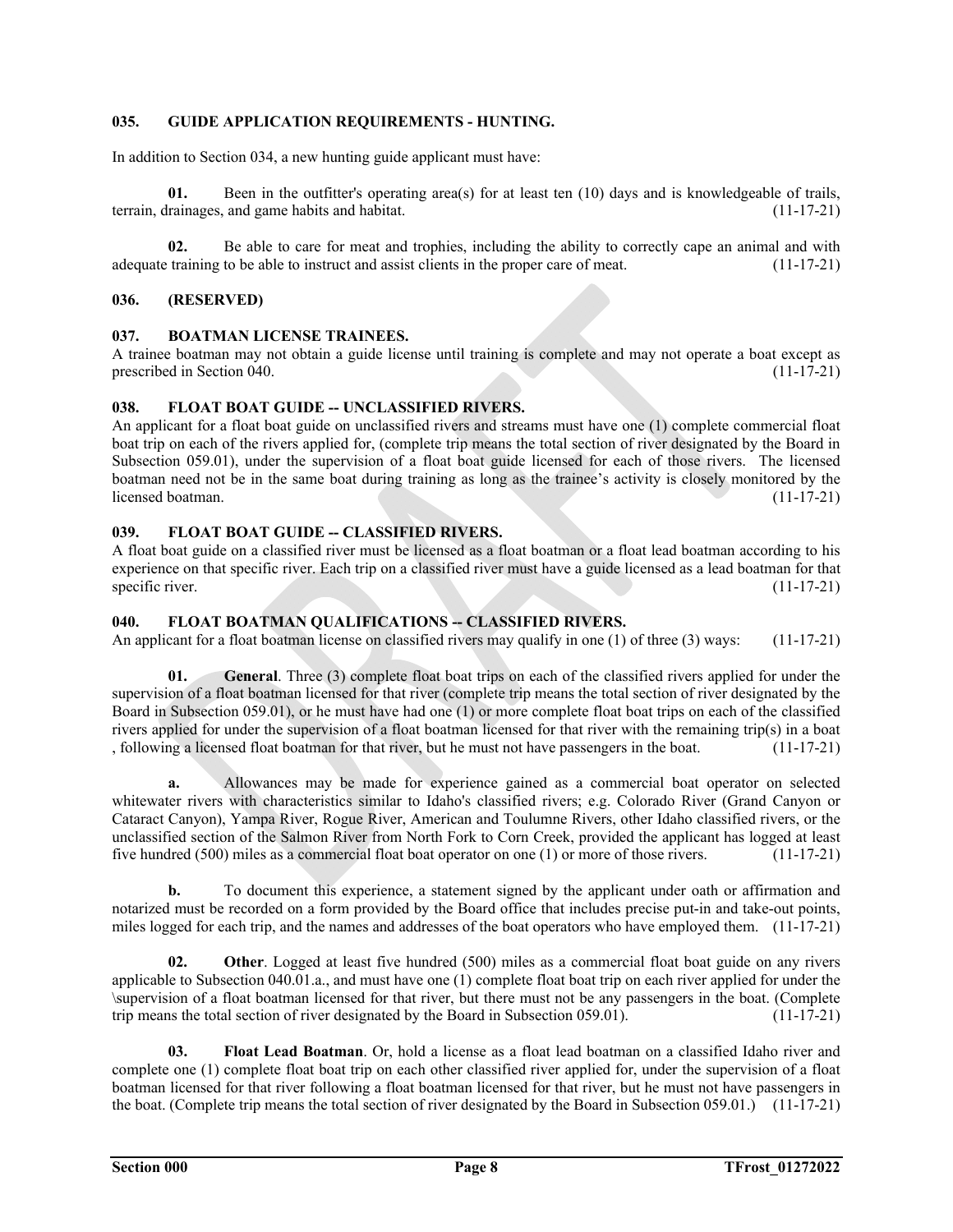**041. FLOAT LEAD BOATMAN QUALIFICATIONS.**  An applicant for a float lead boatman license must have six (6) complete float boat trips except that upon Board approval, a licensee may train on and be licensed for a specific reach of a section only. (Complete trip means the

total section or reach of a section of river designated by the Board in Subsection 059.01).

#### $(11-17-21)$ **042. POWER BOAT GUIDE.**

To qualify for a power boat guide license on the following waters, an applicant must have spent the following power boating hours that are distributed as evenly as possible along the total length or section of river or area of the lake or reservoir and under the supervision of a power boat guide licensed for the body of water for which qualification is sought: (11-17-21)

**01. Classified Rivers**. Fifty (50) hours on the total length of the river or section of river designated on the application by the Board for which he wishes to operate. (11-17-21)

**02. Unclassified Rivers and Streams**. At least ten (10) hours on the total length of the river or section of river designated by the Board on the application for which he wishes to operate. (11-17-21)

**03. Lakes and Reservoirs**. Ten (10) hours on the lake or reservoir on which he wishes to operate.

 $(11-17-21)$ 

**04. Log**. The outfitter must maintain a log of this experience recorded on a form provided by the Board, showing the dates, river, lake or reservoir, location of put-in, destination, take-out, hours logged, and signature of outfitter. (11-17-21)

# 043. POWER BOAT FISHING GUIDE -- (LAKES AND RESERVOIRS). *[MOVED HERE FROM FORMER SECTION 048]*

All applicants for a power boat fishing guide license must possess the ability and knowledge to: (11-17-21)

**01. Maneuver or Pilot**. Maneuver or pilot a power boat upon Idaho lakes and reservoirs open to power boat fishing. (11-17-21)

**02. Operation**. Have operated a power boat for a minimum of ten (10) hours upon the lakes and reservoirs being requested. (11-17-21)

**03.** Law. Comply with the Idaho Safe Boating Act (Title 67, Chapter 70, Idaho Code). (11-17-21)

# **044. BOAT EQUIPMENT REQUIREMENTS.** *[MOVED HERE FROM FORMER SECTION 054]* Each float or power boat must be identified as follows: (11-17-21)

Each float or power boat must be identified as follows:

**01. Identification**. Identification recorded with the Board on the outfitter application consisting of words, names, or letters not less than three (3) inches in height, and be of a contrasting color indicating the current licensed outfitter and that is placed above the water line on each side of the bow or stern of the boat utilized by that outfitter in letters. (Does not apply to single person boats or two (2) person inflatable boats). (11-17-21)

 **02. Clearwater**. On Sections CL2 and CL3 of the Clearwater River, a sticker affixed to the surface of any boat used for anadromous fishing that is not less than eight (8) inches in height and placed immediately adjacent to the identification words, names or letters on each side of the boat towards the bow, identifying the boat as operated by a licensed outfitter. Stickers will be provided and sold annually by the Board or a vendor designated by the Board.

# **045. SKIING, NON-HAZARDOUS AND HAZARDOUS TERRAIN OUTFITTER, DESIGNATED AGENT, SKI GUIDE AND SKI GUIDE TRAINEE.**

An outfitter, designated agent or guide must submit an outfitter or guide application with current outfitter operating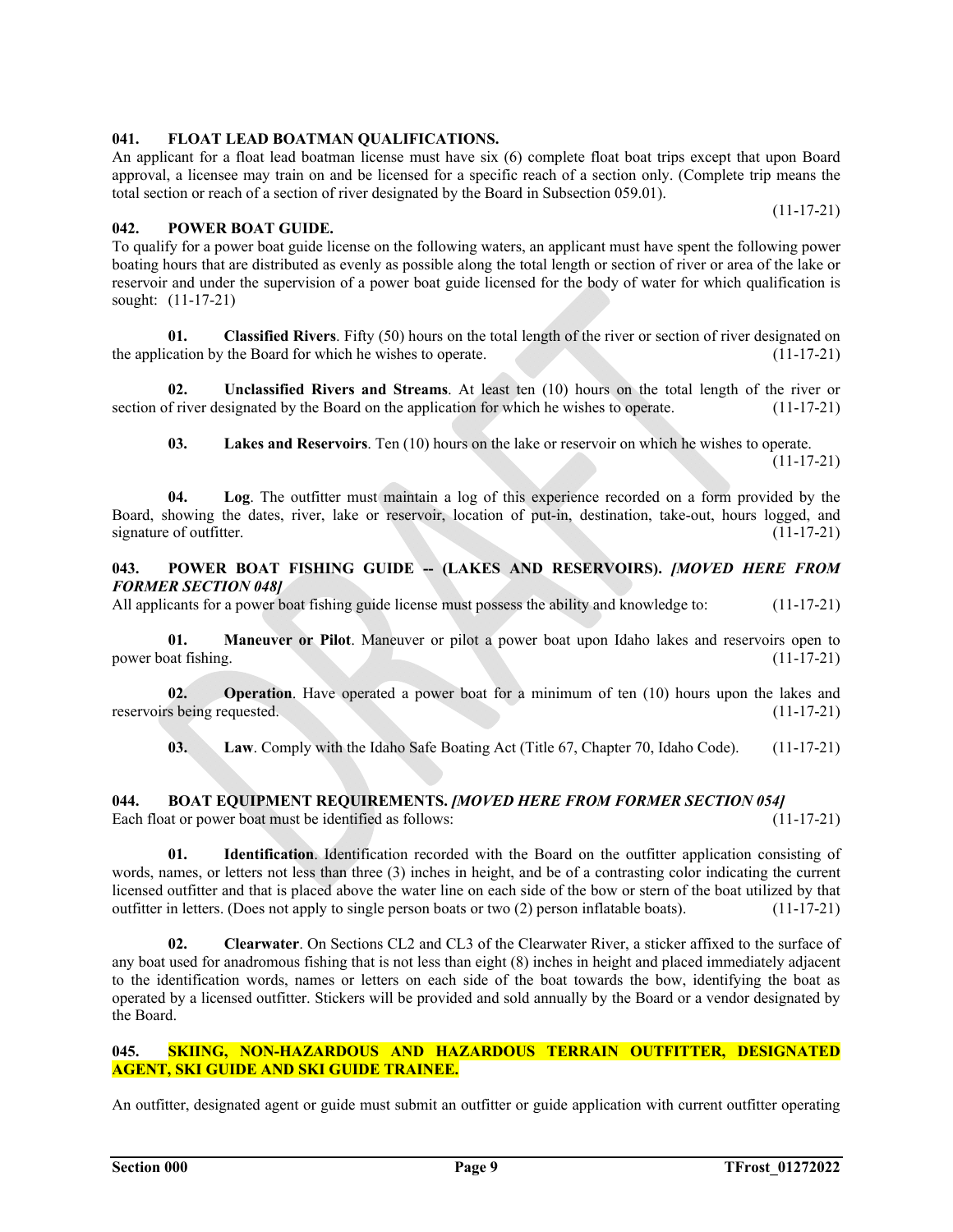plan, if required, ski resume, and avalanche training certificates. (11-17-21)

**01. Designations and Qualifications for Outfitters, Designated Agents, Guides and Trainees**. The designations and qualifications are as follows: (11-17-21)

**a.** Level I ski guide (non-hazardous terrain, principally sub-alpine or skiing operations in forests). Is qualified to lead ski tours in the outfitter's operating area. One (1) year training as a ski guide assistant in a nonhazardous backcountry setting. Level I Ski Guides may work in hazardous terrain as a Level II Ski Guide Trainee under the supervision of a Level II Ski Guide. Level I Ski Guides are required to have: (11-17-21)

 i. Level I field-based avalanche training consisting of a twenty-four (24) hour curriculum submitted and an instructor roster; (11-17-21)

ii. Knowledge of Outfitters Scope of Operation including logistics, services, terrain; and (11-17-21)

**b.** Level II ski guide (hazardous terrain with a high degree of avalanche exposure). Has in-depth ski guiding experience on hazardous terrain and has the following qualifications: (11-17-21)

 i. Two (2) winter seasons training with licensed Level II Ski Outfitter or Guide or equivalent work experience with another Level II ski operation which conduct services principally in hazardous or avalanche terrain;  $(11-17-21)$ 

ii. Advanced First Aid, WFR, or EMT of a minimum of forty-eight (48) hours; (11-17-21)

 iii. Level 1 and Level II field-based avalanche training consisting of at least forty-eight (48) hours curriculum with a submitted instructor roster; (11-17-21)

iv. Knowledge of the Outfitters Scope of Operation including logistics, services, terrain; and

 $(11-17-21)$ 

**02. Outfitters**. Outfitters who conduct winter ski-based operations may be designated as: (11-17-21)

**a.** Level I: self-propelled, with snowcat, or with snowmobile assisted including day skiing, hut skiing in non-hazardous terrain; (11-17-21)

**b.** Level II: self-propelled including day skiing, hut skiing, multi-day expeditions, in hazardous terrain; or (11-17-21) (11-17-21)

**c.** Level II skiing operations with snowcats, helicopters, or ski from out of bounds from ski areas.  $(11-17-21)$ 

**03. Outfitters Plan of Operation**. The outfitter's operating plan will include a plan for snowpack, terrain and avalanche safety assessment, additional transport utilized (i.e., snowmobiles, snowcats, helicopters) and instruction and training plans of guides working around related equipment, and any additional safety and training standards for guides. (11-17-21)

**04. Field Supervisor**. The Outfitter must employ at least one individual acting as a field supervisor who is a working Guide with the appropriate level of licensing for the operation and a minimum of five (5) years working at that level of guiding as to the scope of the operation, unless the outfitter or Designated Agent has this experience. (11-17-21)

**05.** Ski Guide Trainee. An outfitter may employ an unlicensed trainee, provided the trainee may only assist when under the direct supervision of a licensed guide and a trainee may not provide guided services to clients. A trainee who applies for licensure must have thirty (30) days experience with a licensed ski guide in the outfitter's operating area and meet all other qualifications of Section 044. (11-17-21)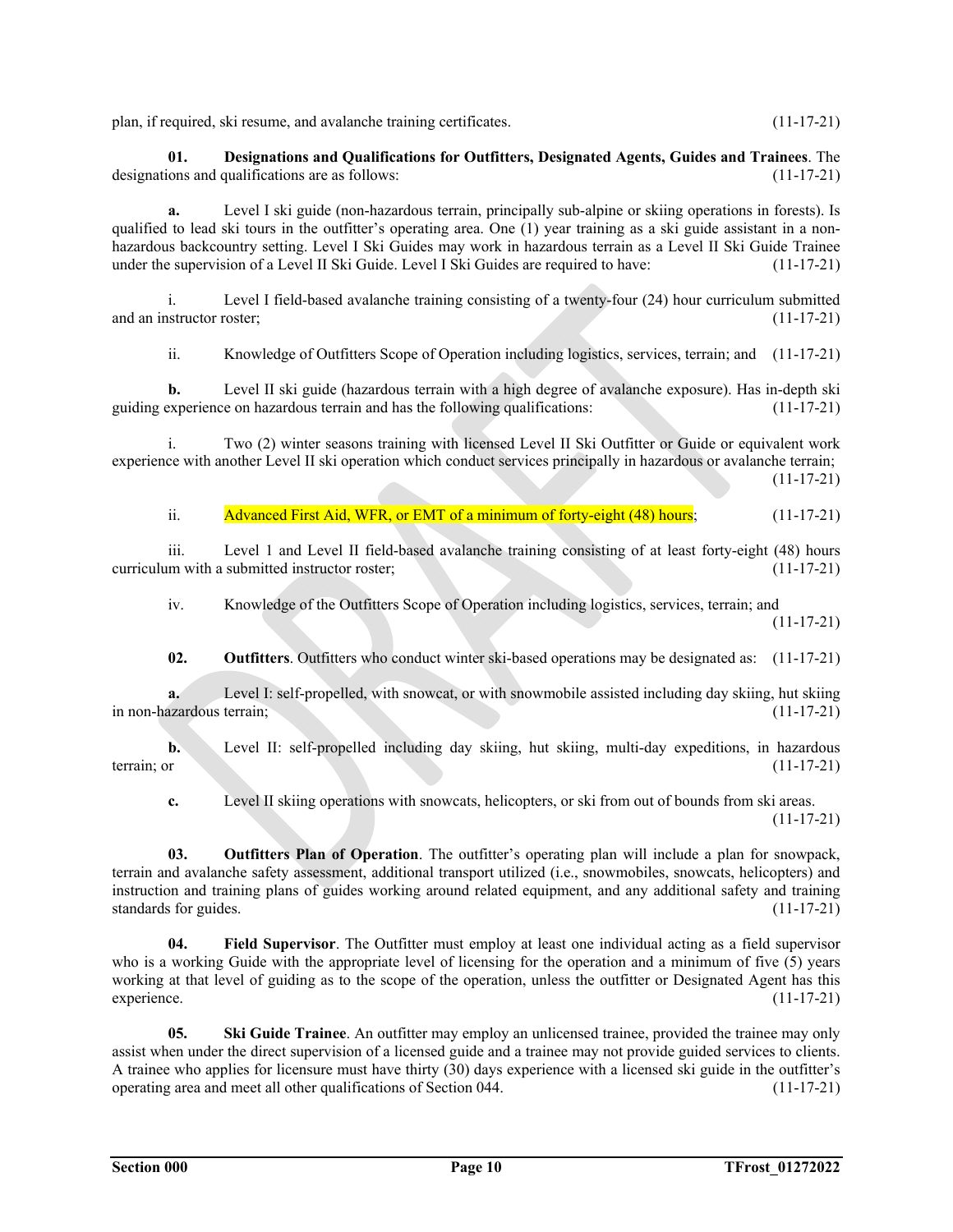# **046. TECHNICAL MOUNTAINEERING/ROCK CLIMBING GUIDE.**

Any applicant for a technical mountaineering/rock climbing guide license must submit to the Board a detailed explanation of the applicant's qualifications, experience, and training. Any outfitter applicant for technical mountaineering/rock climbing must provide evidence to the Board to demonstrate qualifications, experience, plans, and areas of operation demonstrating the necessary specialized training and skill. An applicant for technical mountaineering/rock climbing guide must; (11-17-21) (11-17-21)

- 01. Have five years of personal rock-climbing experience.
- 02. Have experience leading traditional and sport routes up to 5.9.
- 03. Demonstrate knowledge of basic knots including figure 8, bowline, clove hitch, munter hitch, mule hitch, prusik, flat overhand, double fisherman and klemheist.
- 04. Demonstrate knowledge of mechanical and non-mechanical belay devises.
- 05. Demonstrate knowledge of rappel devices.
- 06. Demonstrate knowledge of LNT practices.
- 07. Have led or shared lead on ten grade III traditional rock routes.
- 08. Have led or shared lead on fifty multi-pitch rock routes.
- 09. Current CPR certification.
- 10. Current Wilderness First Responder certification.

# **047. SNOWMOBILING GUIDE.**

An applicant for a snowmobiling guide license must: (11-17-21)

**01. Snowmobiling Techniques**. Have working knowledge of snowmobiling techniques; (11-17-21)

**02. Avalanche**. Have good leadership qualities and be knowledgeable in regards to potential avalanche conditions and proper route selection; (11-17-21)

**03. Hypothermia**. Be knowledgeable in the treatment of hypothermia and in winter survival techniques; and (11-17-21) (11-17-21)

**04. Mechanics**. Have knowledge of the mechanical characteristics of snowmobiles and other equipment being used. (11-17-21)

### **048. SNOWMOBILING.** *[MOVED HERE FROM FORMER SECTION 063]*

In addition to other requirements, outfitters and guides for snowmobiling must ensure the following: (11-17-21)

**01. Non-Groomed Trails**. All machines are accompanied by at least one (1) guide for one (1) through five (5) snowmachines, two (2) guides for six (6) through twelve (12) snowmachines, and one (1) additional guide for each additional ten (10) snowmachines. The maximum number of snowmachines allowed in one (1) group may not exceed thirty (30). One (1) guide leads and one (1) guide trails where more than five (5) snowmachines are involved. (11-17-21)

**02. Groomed Trails**. All machines are accompanied by at least one (1) guide for one (1) through fifteen (15) snowmachines, and two (2) guides for sixteen (16) through a total of thirty (30) snowmachines. One (1) guide leads and one (1) guide trails where more than fifteen (15) machines are involved. The maximum number of snowmachines allowed in one group may not exceed thirty (30). (11-17-21)

**03. Emergency Equipment**. All snowmobiling tours have with them necessary emergency equipment, tools, and spare parts for the machine(s) in use. (11-17-21)

 **04. Reduction in Guide Ratios**. An outfitter may apply to the Board to reduce the number of guides on non-groomed trails to one (1) guide for six (6) through twelve (12) snowmachines and the number of guides on groomed trails to one (1) guide for sixteen (16) through thirty (30) snowmachines, when the guide has electronic communication for summoning assistance at all times during the excursion. (11-17-21)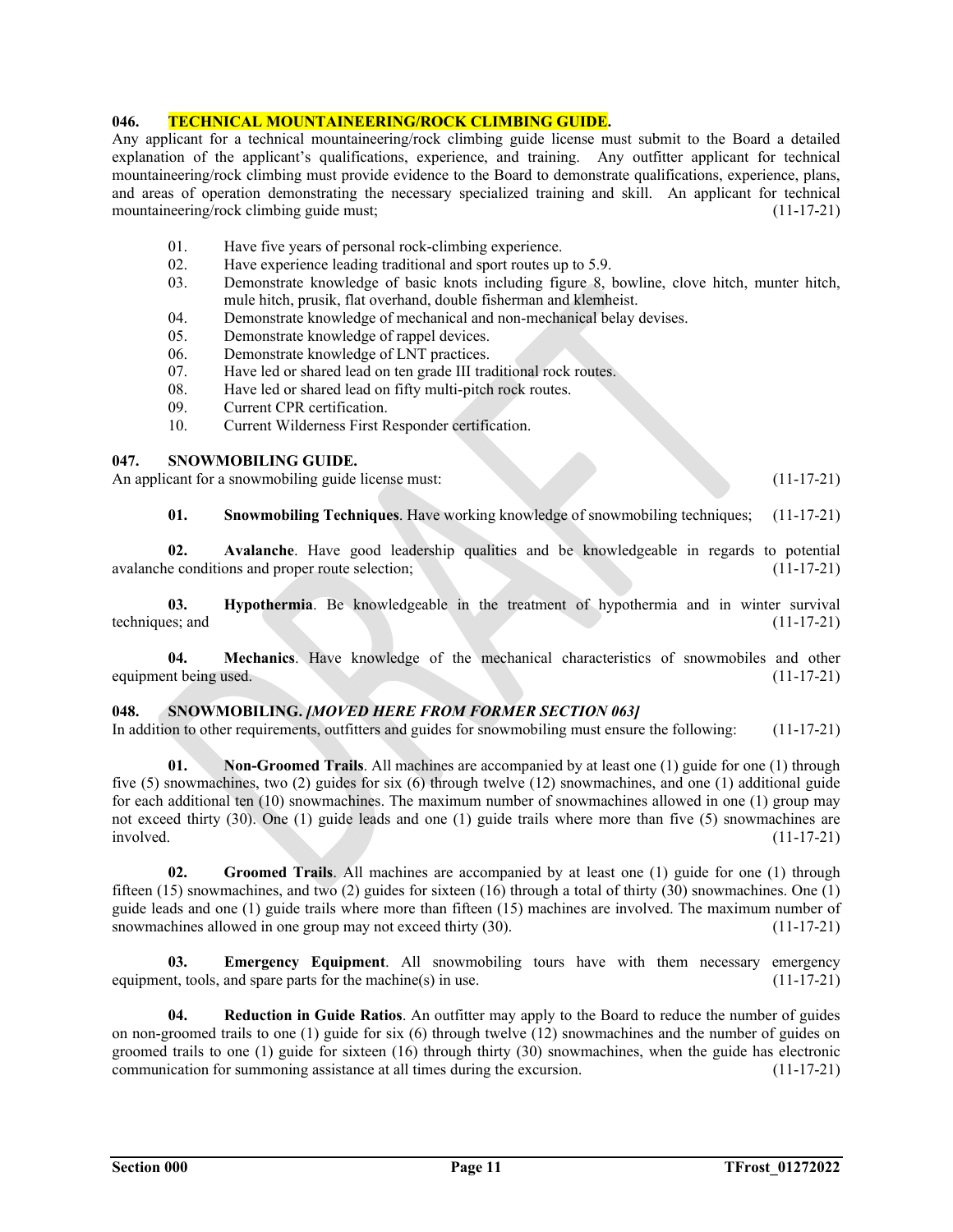# **049.-051. (RESERVED)**

# **052. BOAT TRANSPORT OF HUNTING CLIENTS.**

A boatman licensee (either power or float) must not transport big game hunters to any big game hunting area unless licensed to outfit for big game hunting in that area or has entered into a stipulation with the licensed outfitter for that  $area.$  (11-17-21)

# **053-056. (RESERVED)**

# **057. DESIGNATION OF ALLOCATED DEER AND ELK TAGS.**

For the purposes of this section, an outfitting operation is an outfitter licensee whose licensed activities include hunting for the species in the area of the allocated tag being designated. When IFGC allocates tags, the allocated tags will be designated pursuant to Section 36-2120, Idaho Code, and this rule. The designation applies for the next season unless IFGC adjusts the number of allocated tags for the hunt.

 **01. Notification.** All notices, orders, or other documents may be made to the email address on file with the Board.

 **02. Outfitted Hunter Tag Use History**. Each outfitter's hunter tag use history will be determined from the use recorded by IFGC pursuant to Section 36-408(4), Idaho Code, and as may be adjusted as a result of a tag transfer or hardship request that is approved by the board.

 **a.** Transfers – An outfitting operation is credited for use of an allocated tag that it transfers to another outfitting operation for use that year in the same hunt. The receiving outfitting operation is not credited for using the transferred tag. (a) and the contract of the contract of the contract of the contract of the contract of the contract of the contract of the contract of the contract of the contract of the contract of the contract of the c

**b.** Surrenders -- An outfitting operation may surrender a designated allocated tag(s) to the undesignated tag pool for use by any outfitting operation in the same hunt. The surrendering outfitting operation is not credited for use of the surrendered tag unless it later uses the tag from the pool.. (11-17-21)

 **03. New Hunt Allocated Tag Designation**. When the IFGC allocates tags for a newly capped or controlled hunt, the allocated tags will be designated proportionately as follows: (11-17-21)

**a.** Divide each outfitting operation's base allocation by the total of all base allocations in the hunt, resulting in a percentage of total use. Truncate the decimal at the hundredths place. (11-17-21)

**b.** Multiply the percentage of total use from IDAPA 24.35.01.057.03.a. by the total number of allocated tags for the hunt, which determines the number of allocated tags designated to the outfitting operation.

 $(11-17-21)$ 

 **04. Use of Previously Designated Allocated Tags**. For established capped or controlled hunts, allocated tags will first be designated to each outfitting operation in an amount equal to the outfitting operation's use of the allocated tags previously designated to it for the same hunt. (11-17-21)

**a.** In a capped hunt, the use of previously designated allocated tags is the average use of allocated tags in the same hunt in the preceding two (2) years; in the event that IFGC adjusts the number of allocated tags in a hunt after the first year that the hunt was allocated tags, the board will not average the use.  $($ 

**b.** In a controlled hunt, the use of previously designated allocated tags is the highest year of use of allocated tags in the preceding two  $(2)$  years. ( )

 **05. Remaining or Additional Allocated Tags**. Allocated tags not designated above will be designated proportionately as follows: (11-17-21)

**a.** Subtract each outfitting operation's use of previously designated allocated tags from subsection 04 from its base allocation number to determine the number of non-allocated tags it used for a capped hunt or the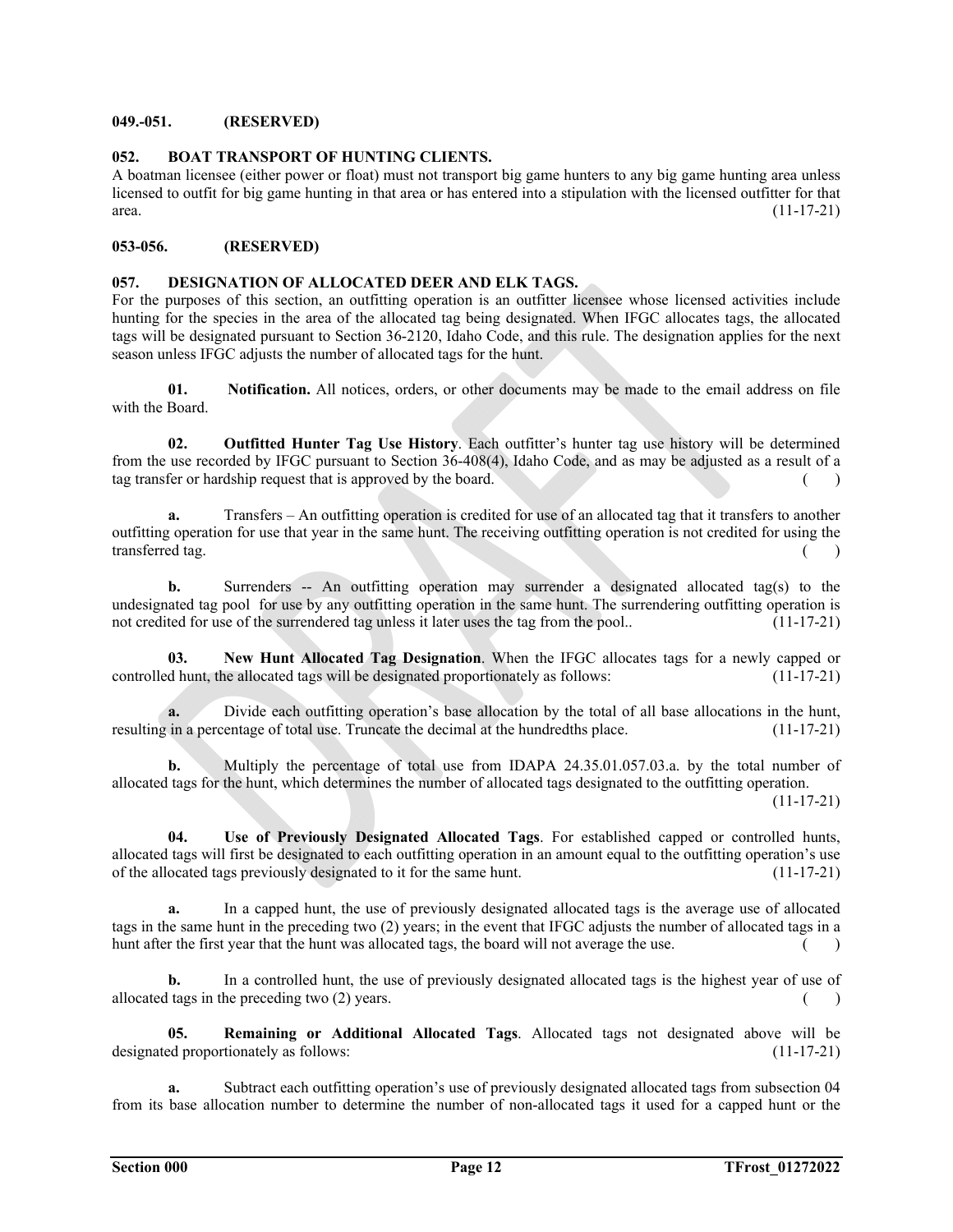matching hunt with non-allocated tags for a controlled hunt, when necessary to determine non-allocated tag use;  $t$  then  $($  and  $)$ 

**b.** Divide the result by the total number of non-allocated tags used by all outfitting operations, resulting in a percentage of the total non-allocated tags used by outfitting operations in that hunt. Truncate the decimal at the hundredths place; and finally  $($ )

**c.** Multiply the percentage of total use from subsection 05.b. by the number of allocated tags yet to be designated, which determines the number of allocated tags designated to the outfitting operation. ()

**06.** Rounding. If allocated tag designation results in a partial tag, the calculation will be rounded up when a decimal equals or exceeds six tenths (.6) and rounded down when a decimal is less than six tenths (.6). When calculating after a reduction of allocated tags pursuant to Section 36-2120(4), Idaho Code, the calculation will be rounded up when a decimal equals or exceeds five tenths (.5) and rounded down when a decimal is less than five tenths  $(.5)$ .  $(11-17-21)$ 

 **07. Tie-breaker**. If, after applying subsections 03-06, there is a surplus or deficit of allocated tags to be designated, the unrounded proportion from subsection 05, with as many decimal places as necessary, will be used, and then as follows: (a) and then as follows: (a) and then as follows: (a) and then as follows: (b) and  $\mathcal{L}$  and  $\mathcal{L}$  and  $\mathcal{L}$  and  $\mathcal{L}$  and  $\mathcal{L}$  and  $\mathcal{L}$  and  $\mathcal{L}$  and  $\mathcal{L}$  and  $\mathcal{L}$ 

 **a.** After a reduction in allocated tags pursuant to Section 36-2120(4), Idaho Code, surplus tags will first be designated in amounts to restore outfitter operations to the number of tags that would have otherwise been designated pursuant to subsection 04 or as close thereto as practicable. ( )

**b.** In the event of a surplus, the outfitting operation whose unrounded proportion is the greatest will be designated one tag, and if there are additional surplus tags, the outfitter with the next greatest unrounded proportion will be designated one allocated tag, and repeated in descending unrounded proportions until all surplus tags are designated. In the event there is more than one outfitting operation with the same unrounded proportion and there are insufficient undesignated tags to designate to each outfitter, the undesignated tag will be designated based on a random drawing between those outfitting operations. () ()

**c.** In the event of a deficit, a deficit will be resolved from the outfitting operation whose unrounded proportion is closest to six tenths (.6), and then next closest to six tenths (0.6) when there is a deficit of more than one allocated tag. If there is more than one (1) outfitting operation with the same unrounded proportion, a random drawing will be held between those outfitters. () ()

**08.** Stipulation by Outflitters. Outflitting operations in a hunt may submit to the Board a written stipulation determining the number of allocated tags designated to each outfitting operation in that hunt. The stipulation must be signed by all eligible outfitting operations for the hunt; however, under special circumstances, the board may waive the requirement of approval from all other outfitting operations. If the Board approves the stipulation, the stipulation will be effective until the next designation of allocated tags for the hunt. On or before November 1 preceding the hunt, any outfitting operation may petition the Board to vacate the stipulation for good cause that would make it unconscionable or unjust to enforce the stipulation. If the Board vacates the stipulation, the allocated tags in that hunt will be designated pursuant to Section 36-2120, Idaho Code, and this rule. ( )

 **09. Undesignated Tag Pool**. Any designated allocated tags that are surrendered or have not been utilized by an outfitting operation on or before July 16 or the next business day for a capped hunt, or on or before September 10 or the next business day for a controlled hunt, will be available in an undesignated pool for any outfitting operation, as follows: ( )

Beginning April 10 preceding the hunt, an outfitting operation may submit a request for an allocated tag from the pool. The request must be on a board-approved form.

**b.** Beginning April 20 preceding the hunt or next business day, an allocated tag will be designated from the pool on a first-come, first-served basis to an outfitting operation without any designated allocated tags or which has utilized all of its designated allocated tags, using a waiting list when necessary. A maximum of two (2)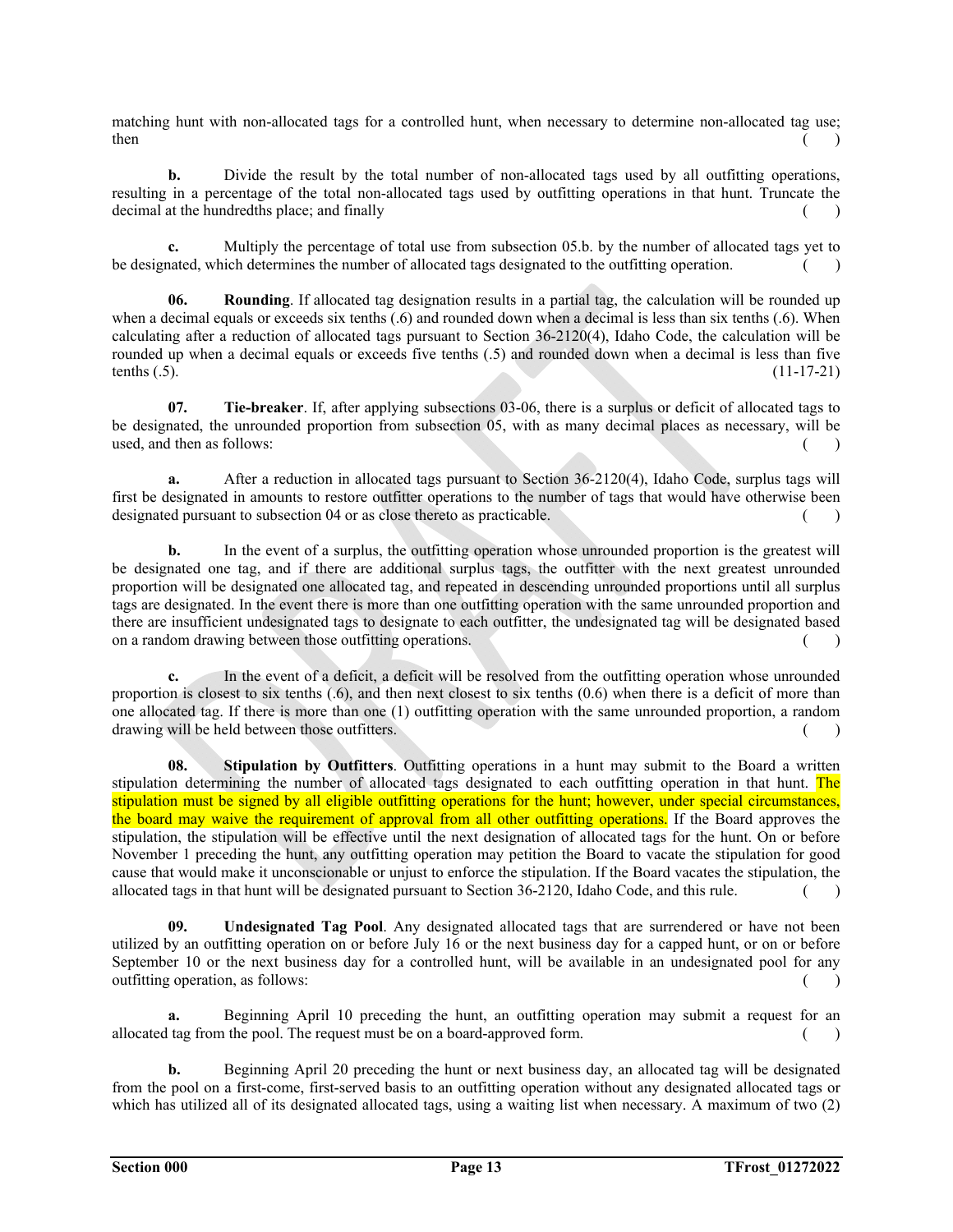allocated tags will be designated to each requesting outfitting operation until all other requesting outfitting operations have been served, then a requesting outfitting operation is eligible to receive a maximum of two (2) additional allocated tags from the pool, repeated until all requesting outfitting operations are served or until no tags remain. (11-17-21)

**10. Objection to Calculation**. If an outfitting operation believes the calculation is incorrect, it may object by filing a petition with the Board within fourteen (14) days from the date the notification was sent and in accordance with the Idaho administrative procedures act. The petition will include any supporting information or documentation. ( )

- **a.** All outfitting operations in the hunt in question will be notified of the petition. ()
- **b.** The outfitting operation bears the burden of establishing that the calculation was incorrect.

 $($  ) in the contract of  $($  ) in the contract of  $($   $)$ 

 **11. Hardship Request.** An outfitting operation may submit a written hardship request to maintain all or a portion of previous outfitted hunter tag use history when the outfitting operation shows good cause that its use of allocated designated tags was impacted by circumstances beyond the outfitting operation's control. The request must be submitted on or before a deadline set by the Board. The outfitting operation must provide information or documentation as requested by the Board to substantiate the request. ( )

**12. Change in Operating Area or Owner of Business**. When an outfitting operation is sold or when an operating area is adjusted and designated allocated tags are associated with the affected operating area, the associated designated allocated tags and tag use history will transfer to the new owner. ()

# **058. NUMBER OF OUTFITTERS AND GUIDES LIMITED.**

Big Lost and Little Lost Rivers and the Big Wood and the Little Wood Rivers -- All reaches from headwaters to the termination of the flow of the Big Lost and the Little Lost Rivers and all reaches of the Big Wood and Little Wood Rivers are limited to a maximum of five (5) outfitters on both rivers combined. (11-17-21)

### **059. RIVER, LAKE AND RESERVOIR POWER AND FLOAT OUTFITTER LIMITS.**

The following rivers and streams or sections that lie totally or partially within the state of Idaho are open to commercial boating operations by outfitters and guides. The Board may open other rivers and streams or sections upon a petition to adopt rules under Section 67-5230, Idaho Code. (11-17-21)

#### **01. Licensable Waters -- River Sections (BL1) Blackfoot River through (PR1) Priest River -- Table**.

| <b>River/Section</b>                                                                                                                                                                                                                                                     | <b>Maximum</b><br>No. Power | <b>Maximum</b><br>No. Float |
|--------------------------------------------------------------------------------------------------------------------------------------------------------------------------------------------------------------------------------------------------------------------------|-----------------------------|-----------------------------|
| <b>(BL1) Blackfoot River</b> - Morgan Bridge to Trail Creek Bridge                                                                                                                                                                                                       | none                        | 2                           |
|                                                                                                                                                                                                                                                                          |                             |                             |
| <b>(BO1) Boise River, South Fork - Danskin Bridge to the Neal Bridge EXCEPT</b><br>on weekends or holidays. Each outfitter may use only one (1) boat for fishing<br>only with a maximum of two (2) fisherman. No overnight camping or walk-and-<br>wade fishing allowed. | none                        | 2                           |
|                                                                                                                                                                                                                                                                          |                             |                             |
| <b>(BO1A) Boise River</b> - Eckert Road Bridge to Main Street Bridge.                                                                                                                                                                                                    | none                        |                             |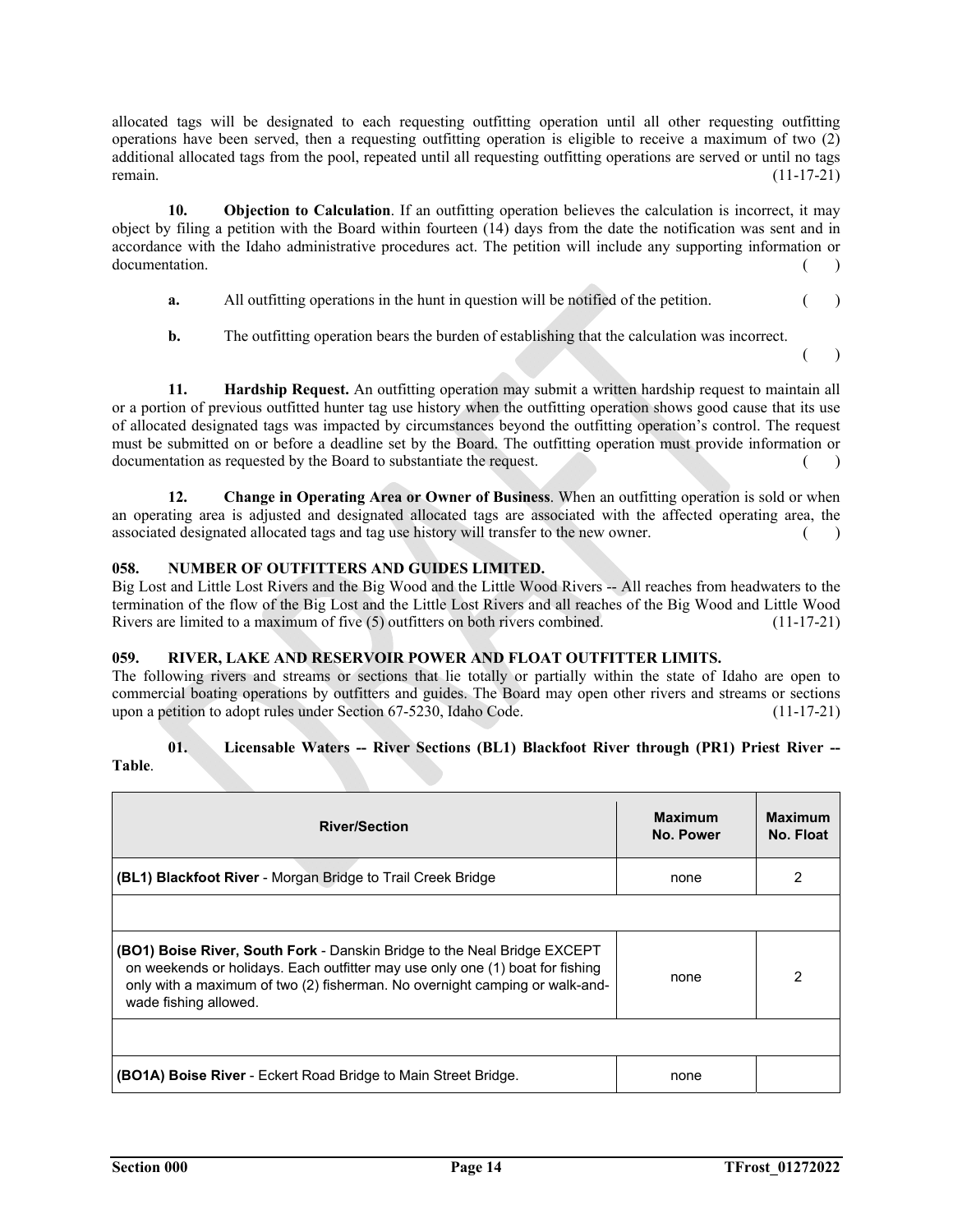| (BO1B) Boise River - Main Street Bridge to West side of Garden City limits.                                                                                                                                                                                                                                                                                                                                                                                                     | none                                                                |      |
|---------------------------------------------------------------------------------------------------------------------------------------------------------------------------------------------------------------------------------------------------------------------------------------------------------------------------------------------------------------------------------------------------------------------------------------------------------------------------------|---------------------------------------------------------------------|------|
|                                                                                                                                                                                                                                                                                                                                                                                                                                                                                 |                                                                     |      |
| (BO2) Boise River - Downstream from the west side of the Garden City<br>municipal limits to the east side of the Caldwell municipal limits. Each outfitter<br>may use at any time a maximum of four (4) boats for boating activities. The<br>Board may approve adjustments of these boat limitations to accommodate<br>canoeing or kayaking activities that are part of an outfitters operating plan.                                                                           | none                                                                | 2    |
|                                                                                                                                                                                                                                                                                                                                                                                                                                                                                 |                                                                     |      |
| (CF1) Clark Fork River - Montana stateline to Lake Pend Oreille<br>(boating closing date September 30)                                                                                                                                                                                                                                                                                                                                                                          | 4 outfitters for either<br>power or float or<br>combination thereof |      |
|                                                                                                                                                                                                                                                                                                                                                                                                                                                                                 |                                                                     |      |
| (CL1) Clearwater River - Lowell to the Lower Bridge at Kooskia. Each outfitter<br>may use at any one time a maximum of (a) three (3) boats for fishing, and (b)<br>five (5) boats for other boating activities. Fishing may not be conducted<br>downstream from the Upper Bridge at Kooskia by CL1 outfitters. The Board<br>may approve adjustments of these boat limitations to accommodate canoeing<br>or kayaking activities that are part of an outfitter's operating plan. | none                                                                | 5    |
|                                                                                                                                                                                                                                                                                                                                                                                                                                                                                 |                                                                     |      |
| (CL2) Clearwater River - The Upper Bridge at Kooskia to the Orofino Bridge.<br>Each outfitter may use at any one time a maximum of (a) three (3) boats for<br>fishing, and (b) five (5) boats for other boating activities. The Board may<br>approve adjustments of these boat limitations to accommodate canoeing or<br>kayaking activities that are part of an outfitter's operating plan.                                                                                    | 6                                                                   | 10   |
|                                                                                                                                                                                                                                                                                                                                                                                                                                                                                 |                                                                     |      |
| (CL3) Clearwater River - The Orofino Bridge to the mouth of the Clearwater<br>River with the Snake River at Lewiston. Each outfitter may use at any one<br>time a maximum of (a) three (3) boats for fishing, and (b) five (5) boats for<br>other boating activities. The Board may approve adjustments of these boat<br>limitations to accommodate canoeing or kayaking activities that are part of an<br>outfitters operating plan.                                           | 10                                                                  | 10   |
|                                                                                                                                                                                                                                                                                                                                                                                                                                                                                 |                                                                     |      |
| * (NFCL) North Fork Clearwater River - Kelly Forks Bridge downstream<br>to backwaters of Dworshak Reservoir                                                                                                                                                                                                                                                                                                                                                                     | none                                                                | 4    |
|                                                                                                                                                                                                                                                                                                                                                                                                                                                                                 |                                                                     |      |
| (CDNF) Headwaters of North Fork Coeur d'Alene - Including tributaries<br>(Independence and Tee Pee Creeks) upstream from Devils Elbow<br>Campground. Three (3) walk and wade only licenses. Up to four (4) clients on<br>the river at one time per license.                                                                                                                                                                                                                     | none                                                                | none |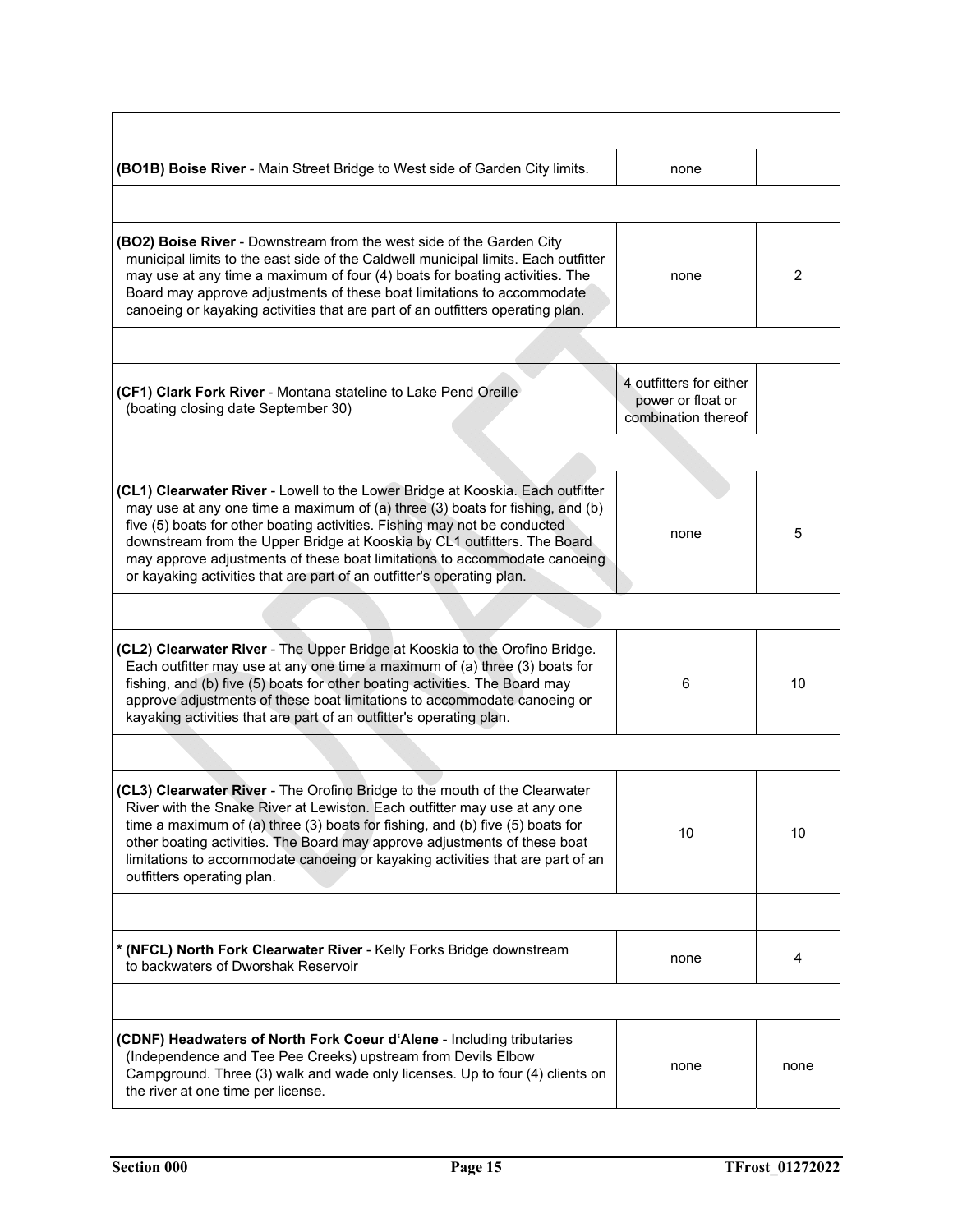| (CD1) Coeur d'Alene River - Devil's Elbow to South Fork confluence.<br>Fishing limit is two (2) float boats per license with a maximum of two (2)<br>clients at a time per boat. Two (2) additional walk and wade licenses can be<br>issued. Walk and wade limited to a maximum of two (2) clients at a time per<br>license.                                                                                                     | none           | 1    |
|----------------------------------------------------------------------------------------------------------------------------------------------------------------------------------------------------------------------------------------------------------------------------------------------------------------------------------------------------------------------------------------------------------------------------------|----------------|------|
|                                                                                                                                                                                                                                                                                                                                                                                                                                  |                |      |
| (CD2) Coeur d'Alene River - South Fork confluence downstream to Cataldo<br>Mission Boat Ramp. Fishing limit is one (1) float boat per license with a<br>maximum of two (2) clients or two walk and wade clients per license at a time.<br>Walk and wade activities do not have to be initiated from a float boat.                                                                                                                | none           | 1    |
|                                                                                                                                                                                                                                                                                                                                                                                                                                  |                |      |
| (CD3) Lateral (Coeur d'Alene chain) Lakes - Connected by the Coeur d'<br>Alene river. Cataldo Mission Boat Ramp to Highway 97 Bridge. A limit of one<br>(1) power boat per license with a maximum of two (2) clients at a time or a<br>limit of one (1) guide per license and two (2) float tubes at a time or two (2)<br>clients walking and wading. The walk and wade activities must be associated<br>with the power boating. | $\overline{3}$ | none |
|                                                                                                                                                                                                                                                                                                                                                                                                                                  |                |      |
| * (JB1) Jarbidge/Bruneau Rivers                                                                                                                                                                                                                                                                                                                                                                                                  | none           | 4    |
|                                                                                                                                                                                                                                                                                                                                                                                                                                  |                |      |
| (KO1) Kootenai River - Montana stateline to Canada boundary                                                                                                                                                                                                                                                                                                                                                                      | 5              | 5    |
|                                                                                                                                                                                                                                                                                                                                                                                                                                  |                |      |
| (LCL1) Little North Fork Clearwater River - Mouth of Canyon Creek to first<br>bridge on the Little North Fork Clearwater River. Fishing only. Each outfitter<br>may use only two (2) boats per day with a maximum of two (2) fishermen per<br>boat.                                                                                                                                                                              | none           | 2    |
|                                                                                                                                                                                                                                                                                                                                                                                                                                  |                |      |
| * (LO1) Lochsa River                                                                                                                                                                                                                                                                                                                                                                                                             | none           | 5    |
|                                                                                                                                                                                                                                                                                                                                                                                                                                  |                |      |
| (MO1) Moyie River - Canada boundary to Bonners Ferry Municipal Dam<br>(boating closing date July 20)                                                                                                                                                                                                                                                                                                                             | none           | 5    |
|                                                                                                                                                                                                                                                                                                                                                                                                                                  |                |      |
| * (OW1) Owyhee River - Nevada stateline to Oregon stateline or South Fork<br>to confluence with Owyhee River and continuing on to a take-out point.                                                                                                                                                                                                                                                                              | none           | 6    |
|                                                                                                                                                                                                                                                                                                                                                                                                                                  |                |      |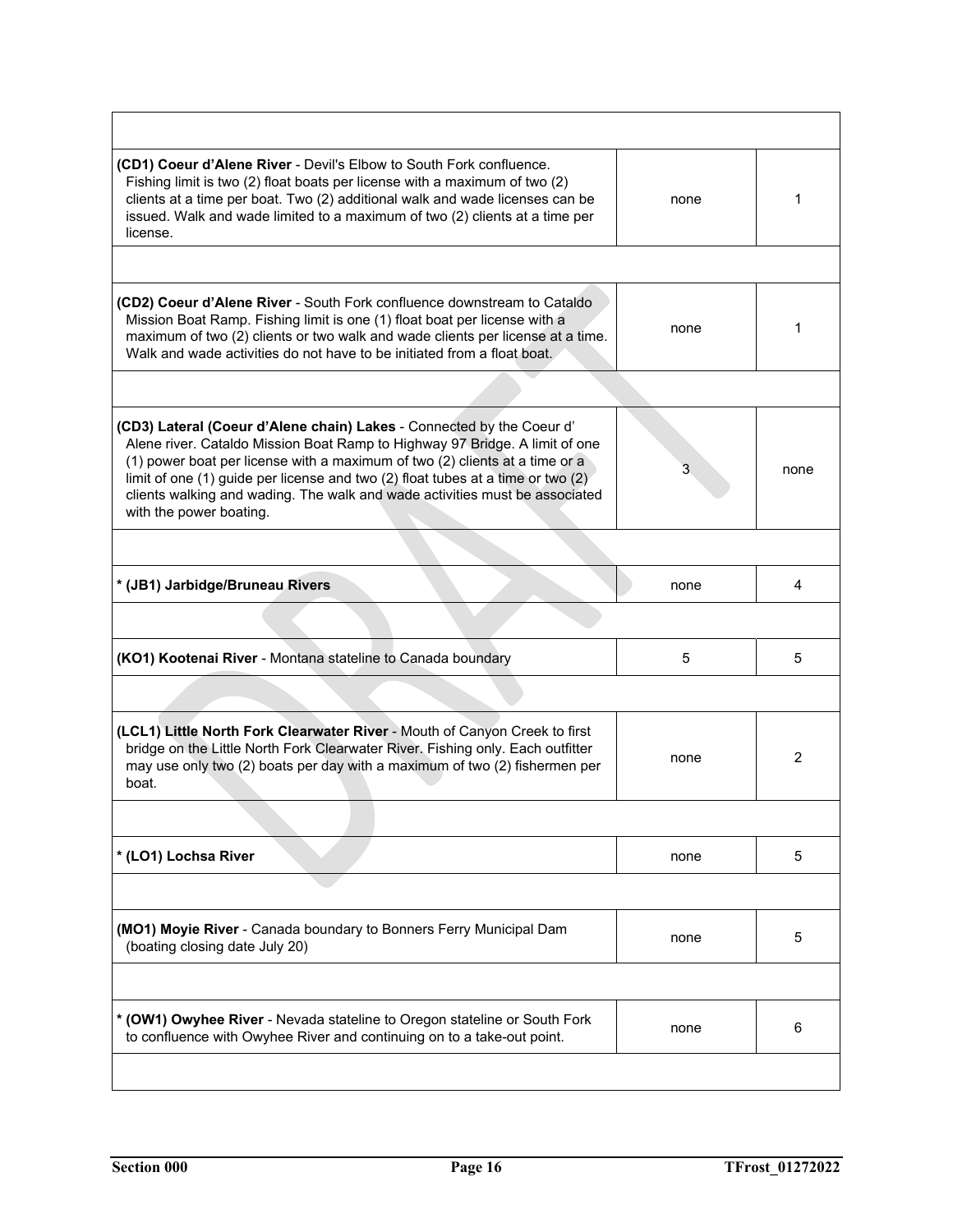| (PN1) Payette River, North Fork - Payette Lakes Outlet to Hartsell Bridge.<br>Restrictions: NO FISHING ALLOWED. Four (4) boat or ten (10) canoe limit<br>per trip, and only two (2) trips per day per outfitter.                                                                                                                                                                                  | none | $\overline{2}$ |
|---------------------------------------------------------------------------------------------------------------------------------------------------------------------------------------------------------------------------------------------------------------------------------------------------------------------------------------------------------------------------------------------------|------|----------------|
|                                                                                                                                                                                                                                                                                                                                                                                                   |      |                |
| (PN1A) Payette River, North Fork - Cascade City Park, 1/4 mile south of<br>Cascade on Highway 55 to Cabarton. Restrictions: Catch and release for<br>TROUT ONLY, other species F & G rules apply. No stopping by commercial<br>groups from 1/4 mile above to 1/4 mile below heron nesting trees. Four (4)<br>boat or ten (10) canoe limit per trip, and only two (2) trips per day per outfitter. | none | 2              |
|                                                                                                                                                                                                                                                                                                                                                                                                   |      |                |
| (PN2) Payette River, North Fork - Cabarton to Smiths Ferry Bridge                                                                                                                                                                                                                                                                                                                                 | none | 5              |
|                                                                                                                                                                                                                                                                                                                                                                                                   |      |                |
| (PS1) Payette River, South Fork - Grandjean to Deadwood River                                                                                                                                                                                                                                                                                                                                     | none | 5              |
|                                                                                                                                                                                                                                                                                                                                                                                                   |      |                |
| * (PS2) Payette River, South Fork - Deadwood River to Banks                                                                                                                                                                                                                                                                                                                                       | none | 5              |
|                                                                                                                                                                                                                                                                                                                                                                                                   |      |                |
| (PA1) Payette River - Banks to Black Canyon Dam                                                                                                                                                                                                                                                                                                                                                   | none | 5              |
|                                                                                                                                                                                                                                                                                                                                                                                                   |      |                |
| (PO1) Pend Oreille River                                                                                                                                                                                                                                                                                                                                                                          | 5    | 5              |
|                                                                                                                                                                                                                                                                                                                                                                                                   |      |                |
| (PR1) Priest River - Dickensheet Campground to Priest River City                                                                                                                                                                                                                                                                                                                                  | none | 5              |
|                                                                                                                                                                                                                                                                                                                                                                                                   |      | $(11-17-21)$   |

 **02. Licensable Waters -- River Sections (MF1) Middle Fork Salmon River Through (SE2) Selway River -- Table.** 

| <b>River/Section</b>                                                                              | <b>Maximum</b><br>No. Power | <b>Maximum</b><br>No. Float |
|---------------------------------------------------------------------------------------------------|-----------------------------|-----------------------------|
| *##(MF1) Salmon River, Middle Fork - Boundary Creek to Cache Bar on the<br><b>Salmon River</b>    | none                        | 27                          |
|                                                                                                   |                             |                             |
| (SA1) Salmon River - First bridge across Salmon River above Redfish Lake<br>Creek to Torrey's Bar | none                        | 6                           |
|                                                                                                   |                             |                             |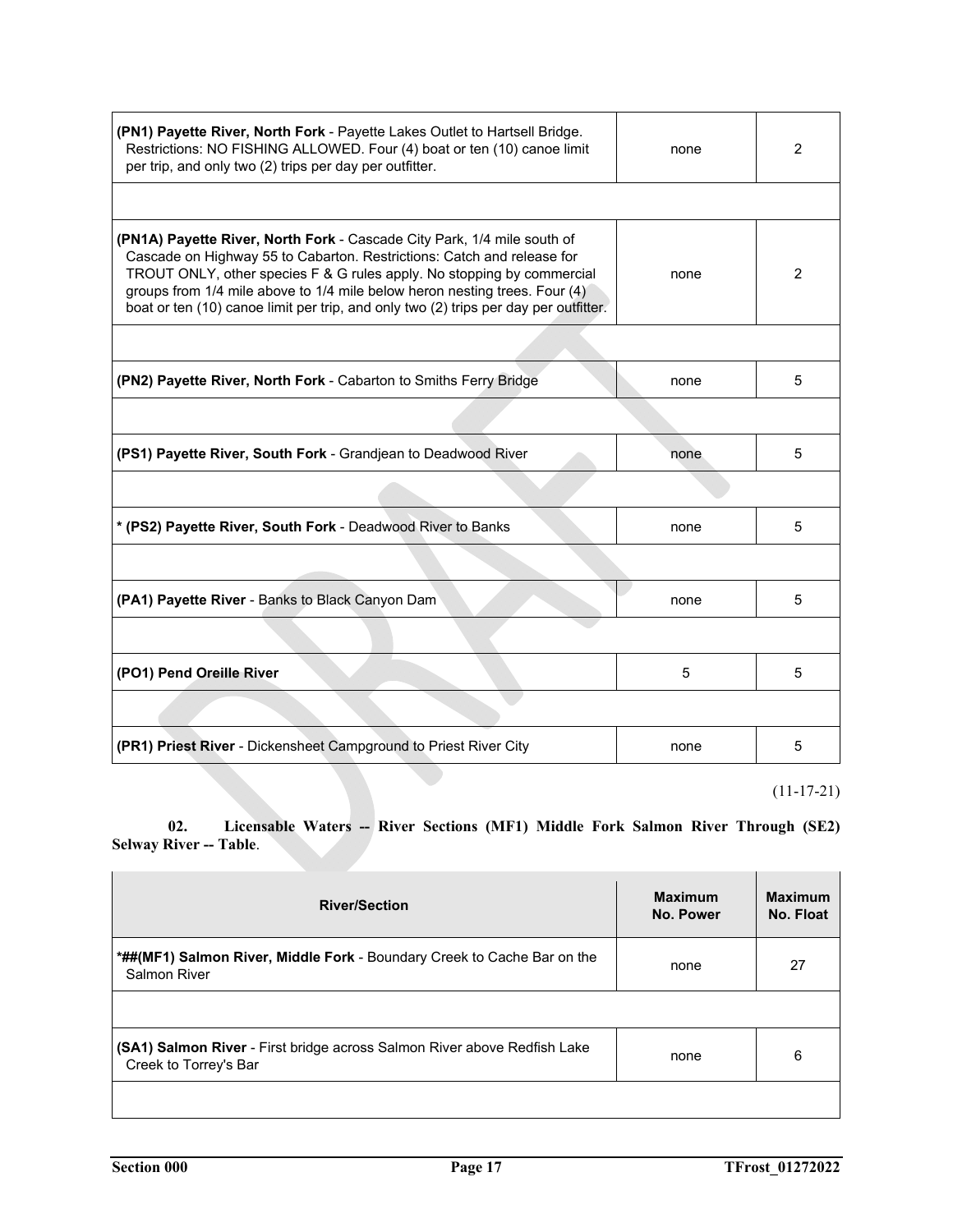| (SA2) Salmon River - Torrey's Bar to first Highway 93 bridge above Challis.<br>Each outfitter may use at any one time a maximum of (a) three (3) boats<br>for fishing, and (b) five (5) boats for other boating activities. The Board may<br>approve adjustments of these boat limitations to accommodate canoeing or<br>kayaking activities that are a part of an outfitter's operating plan.                              | none | 5  |
|-----------------------------------------------------------------------------------------------------------------------------------------------------------------------------------------------------------------------------------------------------------------------------------------------------------------------------------------------------------------------------------------------------------------------------|------|----|
|                                                                                                                                                                                                                                                                                                                                                                                                                             |      |    |
| (SA3) Salmon River - First Highway 93 bridge above Challis to Kilpatrick River<br>access. Each outfitter may use at any one time a maximum of (a) three (3)<br>boats for fishing, and (b) five (5) boats for other boating activities. The Board<br>may approve adjustments of these boat limitations to accommodate canoeing<br>or kayaking activities that are a part of an outfitter's operating plan.                   | none | 6  |
|                                                                                                                                                                                                                                                                                                                                                                                                                             |      |    |
| (SA4A) Salmon River - Kilpatrick River access to North Fork - License period<br>from May 1 to September 30. Each outfitter may use at any one time a<br>maximum of (a) three (3) boats for fishing and (b) five (5) boats for other<br>boating activities. The Board may approve adjustments of these boat<br>limitations to accommodate canoeing or kayaking activities that are part of an<br>outfitter's operating plan. | 5    | 11 |
|                                                                                                                                                                                                                                                                                                                                                                                                                             |      |    |
| (SA4B) Salmon River - Kilpatrick River access to North Fork - License period<br>from October 1 to April 30. Each power boat outfitter may use at any one time<br>a maximum of one (1) boat and each float boat outfitter may use at any one<br>time a maximum of three (3) boats.                                                                                                                                           | 2    | 8  |
|                                                                                                                                                                                                                                                                                                                                                                                                                             |      |    |
| (SA5) Salmon River - North Fork to Corn Creek                                                                                                                                                                                                                                                                                                                                                                               | 3    | 9  |
|                                                                                                                                                                                                                                                                                                                                                                                                                             |      |    |
| *##(SA6) Salmon River - Corn Creek to Spring Bar Boat Ramp with no outfitter<br>fishing below Vinegar Creek from September 15 through March 31 except that<br>on a case-by-case basis, outfitter fishing may occur when permitted by the<br>BLM and with the notification to and concurrence of the Board Executive<br>Director.                                                                                            | 14   | 31 |
|                                                                                                                                                                                                                                                                                                                                                                                                                             |      |    |
| * (SA7A) Salmon River - Vinegar Creek to Hammer Creek - License period<br>from March 15 to October 15. No power boating is allowed from the Saturday<br>before Memorial Day through Labor Day from 10:30 a.m./Mountain Time to<br>5:00 p.m./Mountain Time daily between the Riggins City Boat Dock and<br>Lucile.                                                                                                           | 10   | 26 |
|                                                                                                                                                                                                                                                                                                                                                                                                                             |      |    |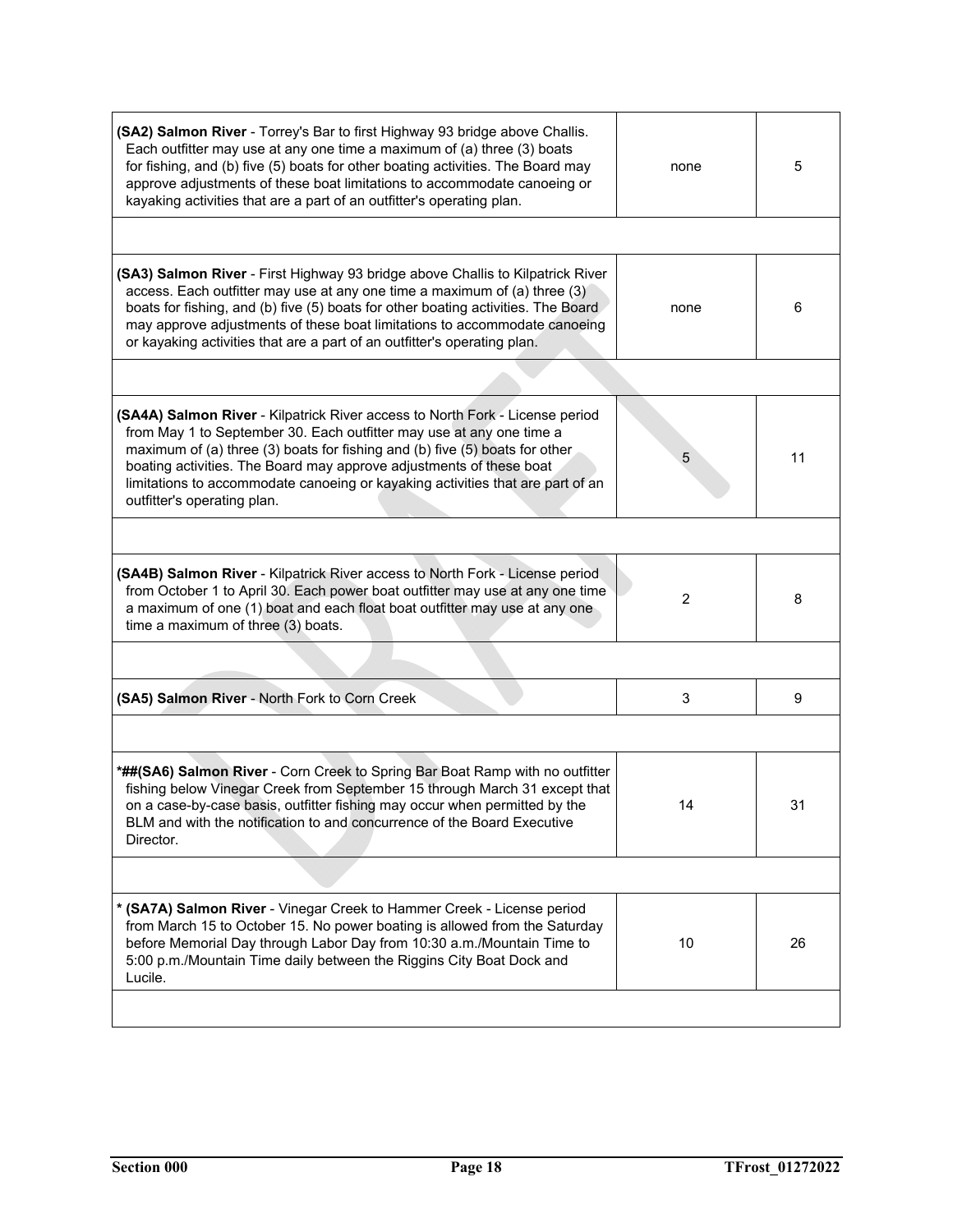| * (SA7B) Salmon River - Power boats from Vinegar Creek to Spring Bar Boat<br>Ramp and float boats from Vinegar Creek to Island Bar Boat Ramp, open<br>from September 15 to March 31 only. Each float boat outfitter may use at any<br>one time a maximum of three (3) boats for fishing, or two (2) additional boats<br>for fishing when permitted by the BLM and with the notification to and<br>concurrence of the Board Executive Director; and each power boat outfitter<br>may use at any one time a maximum of two (2) boats for fishing, or one (1)<br>additional boat for fishing when permitted by the BLM and with the notification<br>to and concurrence of the Board Executive Director. | 6    | 12             |
|------------------------------------------------------------------------------------------------------------------------------------------------------------------------------------------------------------------------------------------------------------------------------------------------------------------------------------------------------------------------------------------------------------------------------------------------------------------------------------------------------------------------------------------------------------------------------------------------------------------------------------------------------------------------------------------------------|------|----------------|
|                                                                                                                                                                                                                                                                                                                                                                                                                                                                                                                                                                                                                                                                                                      |      |                |
| * (SA7C) Salmon River - Riggins City Park Boat Ramp to Hammer Creek.<br>Three (3) designated outfitters may utilize float boats to fish from the Riggins<br>City Boat Dock to Hammer Creek during the period from September 15 to<br>March 31.                                                                                                                                                                                                                                                                                                                                                                                                                                                       | none | 3              |
|                                                                                                                                                                                                                                                                                                                                                                                                                                                                                                                                                                                                                                                                                                      |      |                |
| *##(SA8) Salmon River - Hammer Creek to Heller Bar<br>or Lewiston on the Snake River                                                                                                                                                                                                                                                                                                                                                                                                                                                                                                                                                                                                                 | 15   | 35             |
|                                                                                                                                                                                                                                                                                                                                                                                                                                                                                                                                                                                                                                                                                                      |      |                |
| * (SE1) Selway River - Paradise Campground to Selway Falls                                                                                                                                                                                                                                                                                                                                                                                                                                                                                                                                                                                                                                           | none | $\overline{4}$ |
|                                                                                                                                                                                                                                                                                                                                                                                                                                                                                                                                                                                                                                                                                                      |      |                |
| (SE2) Selway River - Selway Falls to the mouth of the Selway River at Lowell.<br>Each outfitter may use at any one time a maximum of (a) three (3) boats for<br>fishing, and (b) five (5) boats for other boating activities. The Board may<br>approve adjustments to these boat limitations to accommodate canoeing or<br>kayaking activities that are part of an outfitter's operating plan.                                                                                                                                                                                                                                                                                                       | none | 5              |

(11-17-21)

# **03. Licensable Waters -- River Sections (SH1) Henry's Fork Snake River Through (TE3) Teton River -- Table**.

| <b>River/Section</b>                                                                                                                                                                                                                                                                                                                                                                                                                                                                                                                                                                                                                                            | <b>Maximum</b><br>No. Power | <b>Maximum</b><br>No. Float |
|-----------------------------------------------------------------------------------------------------------------------------------------------------------------------------------------------------------------------------------------------------------------------------------------------------------------------------------------------------------------------------------------------------------------------------------------------------------------------------------------------------------------------------------------------------------------------------------------------------------------------------------------------------------------|-----------------------------|-----------------------------|
| <b>(SH1) Snake River, Henry's Fork</b> - Henry's Lake Outlet to Hatchery Ford.<br>(Each outfitter may use at any one time a maximum of (a) eight (8) boats for<br>fishing No more than three (3) of these boats may be used at any one time on<br>any of the following river reaches: Henry's Lake Outlet to Island Park Dam,<br>Island Park Dam to Last Chance, Last Chance to Osborn Bridge, and Osborn<br>Bridge to Hatchery Ford), and (b) five (5) boats for other boating activities.<br>The Board may approve adjustments to these boat limitations to<br>accommodate canoeing or kayaking activities that are part of an outfitter's<br>operating plan. | none                        |                             |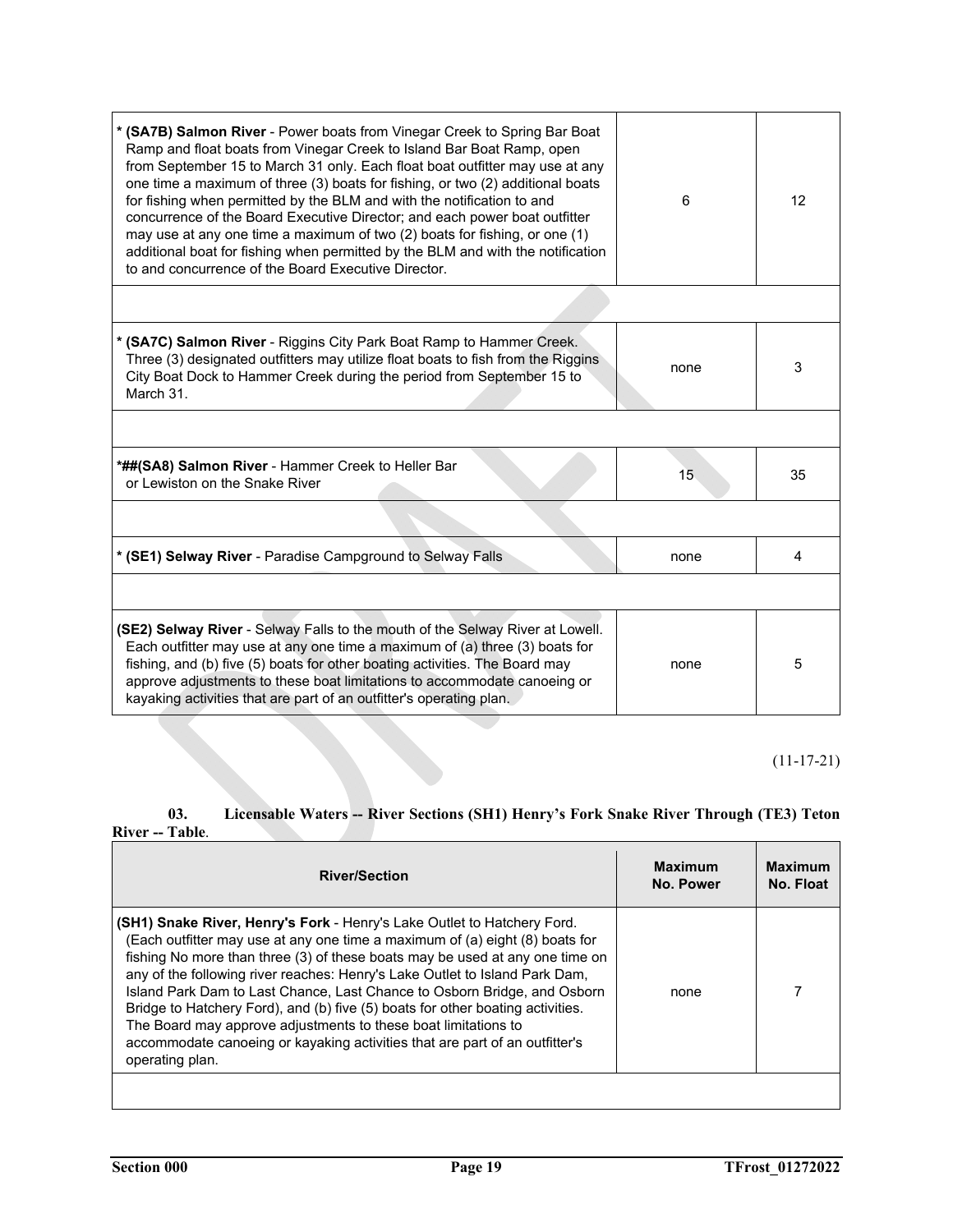| (SH2) Snake River, Henry's Fork - Mesa Falls to St. Anthony. Each outfitter<br>may use at any one time a maximum of (a) eight (8) boats for fishing, no more<br>than three (3) of these boats may be used at any one time on any one of the<br>following river reaches: Mesa Falls to Stone Bridge, Stone Bridge to Ashton<br>Dam, Ashton Dam to Chester Dam, and Chester Dam to St. Anthony, and (b)<br>five (5) boats for other boating activities. The Board may approve adjustments<br>of these boat limitations to accommodate canoeing or kayaking activities that<br>are part of an outfitter's operating plan.                                                                                                                                                                                                                                                                                                                                                                                                                                                                 | none | 8 |
|----------------------------------------------------------------------------------------------------------------------------------------------------------------------------------------------------------------------------------------------------------------------------------------------------------------------------------------------------------------------------------------------------------------------------------------------------------------------------------------------------------------------------------------------------------------------------------------------------------------------------------------------------------------------------------------------------------------------------------------------------------------------------------------------------------------------------------------------------------------------------------------------------------------------------------------------------------------------------------------------------------------------------------------------------------------------------------------|------|---|
|                                                                                                                                                                                                                                                                                                                                                                                                                                                                                                                                                                                                                                                                                                                                                                                                                                                                                                                                                                                                                                                                                        |      |   |
| (SH3) Snake River, Henry's Fork - No more than three (3) boats for fishing<br>may be used by an outfitter at any one (1) time in each of the following river<br>sections:<br>St. Anthony to Red Road Bridge Boat Access (i.e., Parker/Salem or<br>a)<br>Fort Henry)<br>Red Road Bridge Boat Access to Warm Slough Boat Access<br>b)<br>Warm Slough Boat Access to Menan Boat Access<br>c)<br>No outfitter may have more than six (6) boats on the SH3 in any one (1) day.<br>When permitted by the BLM and with the notification to and concurrence of the<br>IOGLB Executive Director, each outfitter may be allowed adjustments to the<br>maximum boat limits in order to accommodate non-fishing boating activities<br>(e.g., canoeing, paddle boards, and kayaks) and hazardous excursions that<br>are part of an outfitter's operating plan. These adjustments must be reviewed<br>and approved annually.<br>IOGLB licenses are for the entire SH3 segment; a section of SH3 cannot be<br>separated from SH3 for the purposes of selling a portion of an outfitter's<br>business. | none | 4 |
|                                                                                                                                                                                                                                                                                                                                                                                                                                                                                                                                                                                                                                                                                                                                                                                                                                                                                                                                                                                                                                                                                        |      |   |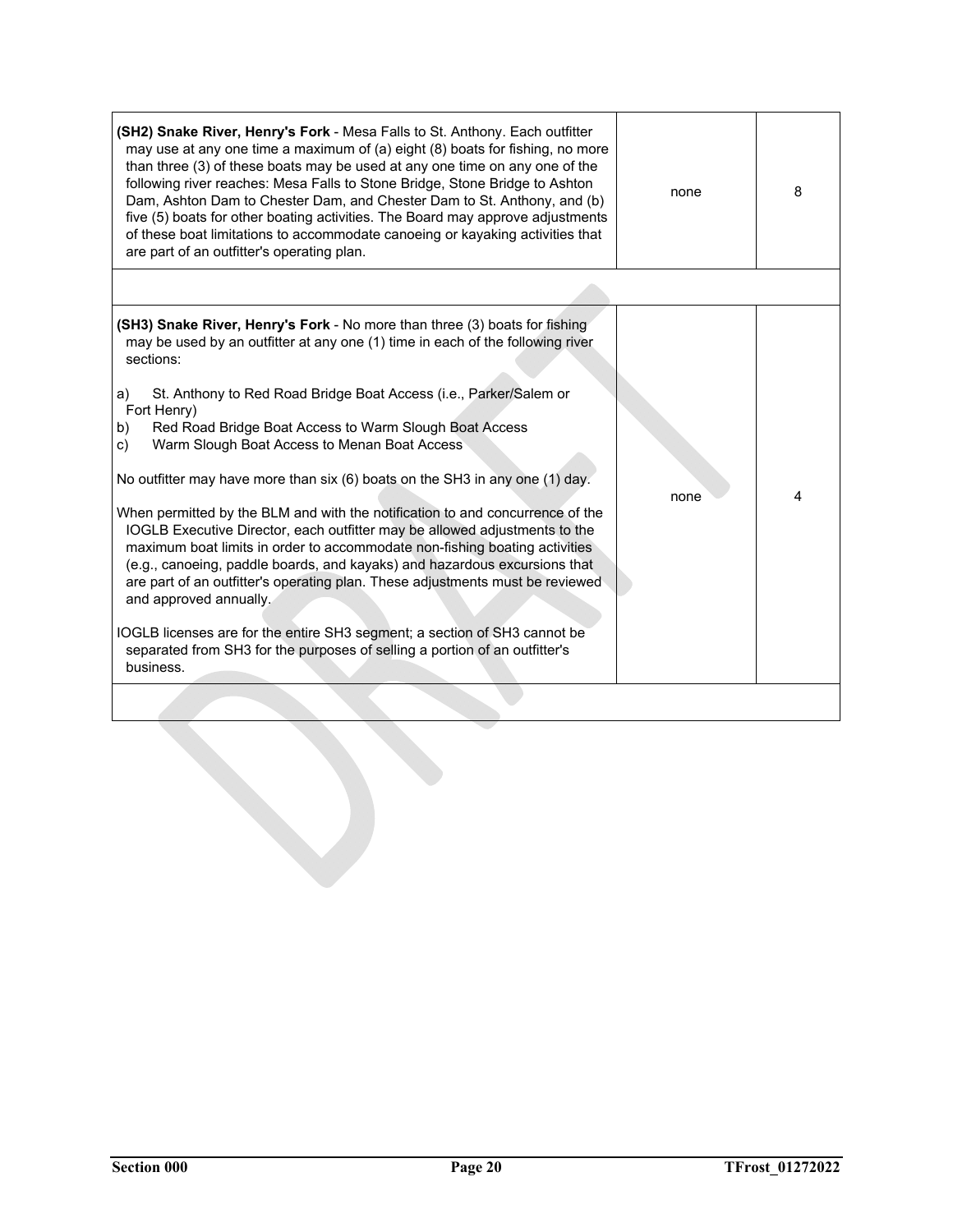| (SS1) Snake River - South Fork - No more than four (4) boats per section/per<br>day may be used by an outfitter at any one (1) time in each of the following<br>river sections:                                                                                                                                                                                                                                                                                                                                                                                                                                                                                                                                                                                                                                              |       |        |
|------------------------------------------------------------------------------------------------------------------------------------------------------------------------------------------------------------------------------------------------------------------------------------------------------------------------------------------------------------------------------------------------------------------------------------------------------------------------------------------------------------------------------------------------------------------------------------------------------------------------------------------------------------------------------------------------------------------------------------------------------------------------------------------------------------------------------|-------|--------|
| Palisades Dam to the Conant Boat Access.<br>a)<br>Conant Boat Access to Fullmer Boat Access. Exception: Not more than<br>b)<br>eight (8) boats would be permitted in Section (b) on the same day, provided<br>that no more than four (4) of said boats are in this Section after 11:00 a.m.<br>due to overnight use at designated outfitter camps.<br>Fullmer Boat Access to Byington Boat Access.<br>C)<br>Byington Boat Access to Lorenzo Boat Access.<br>d)<br>Lorenzo Boat Access to Menan Boat Access.<br>e)                                                                                                                                                                                                                                                                                                            |       |        |
| Additionally, no outfitter may have more than twelve (12) boats on the SS1 in<br>any one day.                                                                                                                                                                                                                                                                                                                                                                                                                                                                                                                                                                                                                                                                                                                                |       |        |
| A one-time per year exception after July 15 may be granted from Conant Boat<br>Access to Byington Boat Access that would allow two (2) additional boats per<br>section to accommodate large client groups. During this one-time exception, if<br>the two (2) additional boats do not accommodate the large client group,<br>additional boats must come from slots allocated to other outfitters. The<br>maximum daily boat limit for SS1 may not be exceeded. This would require<br>written concurrence from the BLM/USFS and the IOGLB Executive Director.                                                                                                                                                                                                                                                                  | None* | $8***$ |
| Float boats may use motors (5HP or less) for downstream steerage only within<br>the entire SS1 reach. Downstream steerage would not include holding or<br>upstream travel of watercraft with a motor.                                                                                                                                                                                                                                                                                                                                                                                                                                                                                                                                                                                                                        |       |        |
| IOGLB licenses are for the entire SS1 segment; a section of SS1 cannot be<br>separated from SS1 for the purposes of selling a portion of an outfitter's<br>business.                                                                                                                                                                                                                                                                                                                                                                                                                                                                                                                                                                                                                                                         |       |        |
| * Each licensed float boat outfitter may use one (1) supply boat (float or power)<br>that does not carry clients. During periods of preparing overnight camps (i.e.,<br>setting up tents and portable toilet facilities, boating in grills and other cooking<br>supplies) for the season, usually May or June of each year; and removing the<br>same items listed above from overnight camps at the end of the season,<br>usually October or November; multiple supply boats may be used.                                                                                                                                                                                                                                                                                                                                    |       |        |
| ** One (1) license additional for waterfowl hunting covering both BLM and<br>USFS managed lands and waters for the South Fork (Palisades Dam to Wolf<br>Flats Boat Access may be issued. This license opportunity is in addition to the<br>eight (8) float licenses and is limited to providing waterfowl hunting during<br>waterfowl hunting season as defined by Idaho Fish and Game Rules and<br>where no more than two (2) float or power boat boats per day per section a<br>and b only can be used by the outfitter at any one time for that purpose.<br>Fishing may not be provided or conducted unless the outfitter is also licensed<br>and permitted as one (1) of the eight (8) outfitters addressed in this rule who<br>may not provide hunting activities. This business opportunity may be sold<br>separately. |       |        |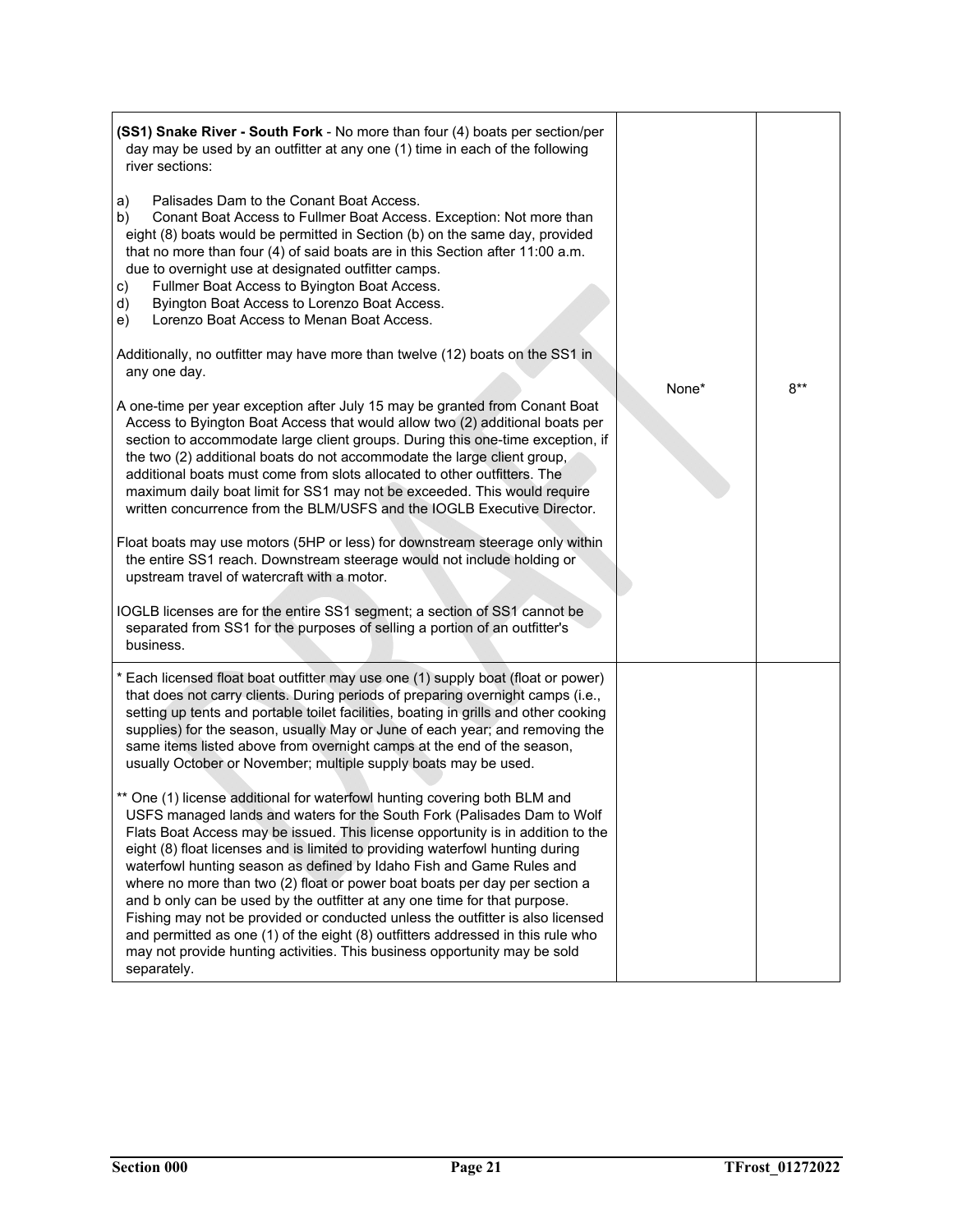| (SN1) Snake River - For each license/permit issued, no more than four (4)<br>boats per section/per day may be used by an outfitter at any one time in each<br>of the following river sections:<br>Menan Boat Access to Mike Walker Boat Access (includes Federally<br>a)<br>managed lands).<br>Mike Walker Boat Access to Gem State Power Plant (includes non-<br>b)<br>Federal lands).<br>Float boats may use motors (5HP or less) for downstream steerage only within<br>the entire SS1 reach. Downstream steerage would not include holding or<br>upstream travel of watercraft with a motor.<br>OGLB licenses are for the entire SN1 segment; a section of SN1 cannot be<br>separated from SN1 for the purposes of selling a portion of an outfitter's<br>business. | 3 outfitters either<br>float or power or<br>combination thereof     |   |
|-------------------------------------------------------------------------------------------------------------------------------------------------------------------------------------------------------------------------------------------------------------------------------------------------------------------------------------------------------------------------------------------------------------------------------------------------------------------------------------------------------------------------------------------------------------------------------------------------------------------------------------------------------------------------------------------------------------------------------------------------------------------------|---------------------------------------------------------------------|---|
|                                                                                                                                                                                                                                                                                                                                                                                                                                                                                                                                                                                                                                                                                                                                                                         |                                                                     |   |
| (SN2) Snake River - Gem State Power Plant downstream to headwaters of<br>American Falls Reservoir                                                                                                                                                                                                                                                                                                                                                                                                                                                                                                                                                                                                                                                                       | 3                                                                   | 3 |
|                                                                                                                                                                                                                                                                                                                                                                                                                                                                                                                                                                                                                                                                                                                                                                         |                                                                     |   |
| (SN3) Snake River - American Falls Dam to Massacre Rocks State Park                                                                                                                                                                                                                                                                                                                                                                                                                                                                                                                                                                                                                                                                                                     | 3                                                                   | 3 |
|                                                                                                                                                                                                                                                                                                                                                                                                                                                                                                                                                                                                                                                                                                                                                                         |                                                                     |   |
| (SN4) Snake River - Massacre Rocks State Park to Milner Dam                                                                                                                                                                                                                                                                                                                                                                                                                                                                                                                                                                                                                                                                                                             | 3                                                                   | 3 |
|                                                                                                                                                                                                                                                                                                                                                                                                                                                                                                                                                                                                                                                                                                                                                                         |                                                                     |   |
| * (SN5) Snake River - Milner Dam to Star Falls                                                                                                                                                                                                                                                                                                                                                                                                                                                                                                                                                                                                                                                                                                                          | none                                                                | 3 |
|                                                                                                                                                                                                                                                                                                                                                                                                                                                                                                                                                                                                                                                                                                                                                                         |                                                                     |   |
| * (SN6) Snake River - Star Falls to Twin Falls                                                                                                                                                                                                                                                                                                                                                                                                                                                                                                                                                                                                                                                                                                                          | none                                                                | 5 |
|                                                                                                                                                                                                                                                                                                                                                                                                                                                                                                                                                                                                                                                                                                                                                                         |                                                                     |   |
| (SN7) Snake River - Twin Falls to Lower Salmon Falls Dam                                                                                                                                                                                                                                                                                                                                                                                                                                                                                                                                                                                                                                                                                                                | 3                                                                   | 3 |
|                                                                                                                                                                                                                                                                                                                                                                                                                                                                                                                                                                                                                                                                                                                                                                         |                                                                     |   |
| (SN8) Snake River - Lower Salmon Falls Dam to Bliss Dam                                                                                                                                                                                                                                                                                                                                                                                                                                                                                                                                                                                                                                                                                                                 | 3                                                                   | 5 |
|                                                                                                                                                                                                                                                                                                                                                                                                                                                                                                                                                                                                                                                                                                                                                                         |                                                                     |   |
| (SN9) Snake River - Bliss Dam to headwaters of C.J. Strike Reservoir                                                                                                                                                                                                                                                                                                                                                                                                                                                                                                                                                                                                                                                                                                    | 5                                                                   | 5 |
|                                                                                                                                                                                                                                                                                                                                                                                                                                                                                                                                                                                                                                                                                                                                                                         |                                                                     |   |
| (SN10) Snake River - C.J. Strike Dam to Walter's Ferry                                                                                                                                                                                                                                                                                                                                                                                                                                                                                                                                                                                                                                                                                                                  | 5 outfitters for either<br>power or float or<br>combination thereof |   |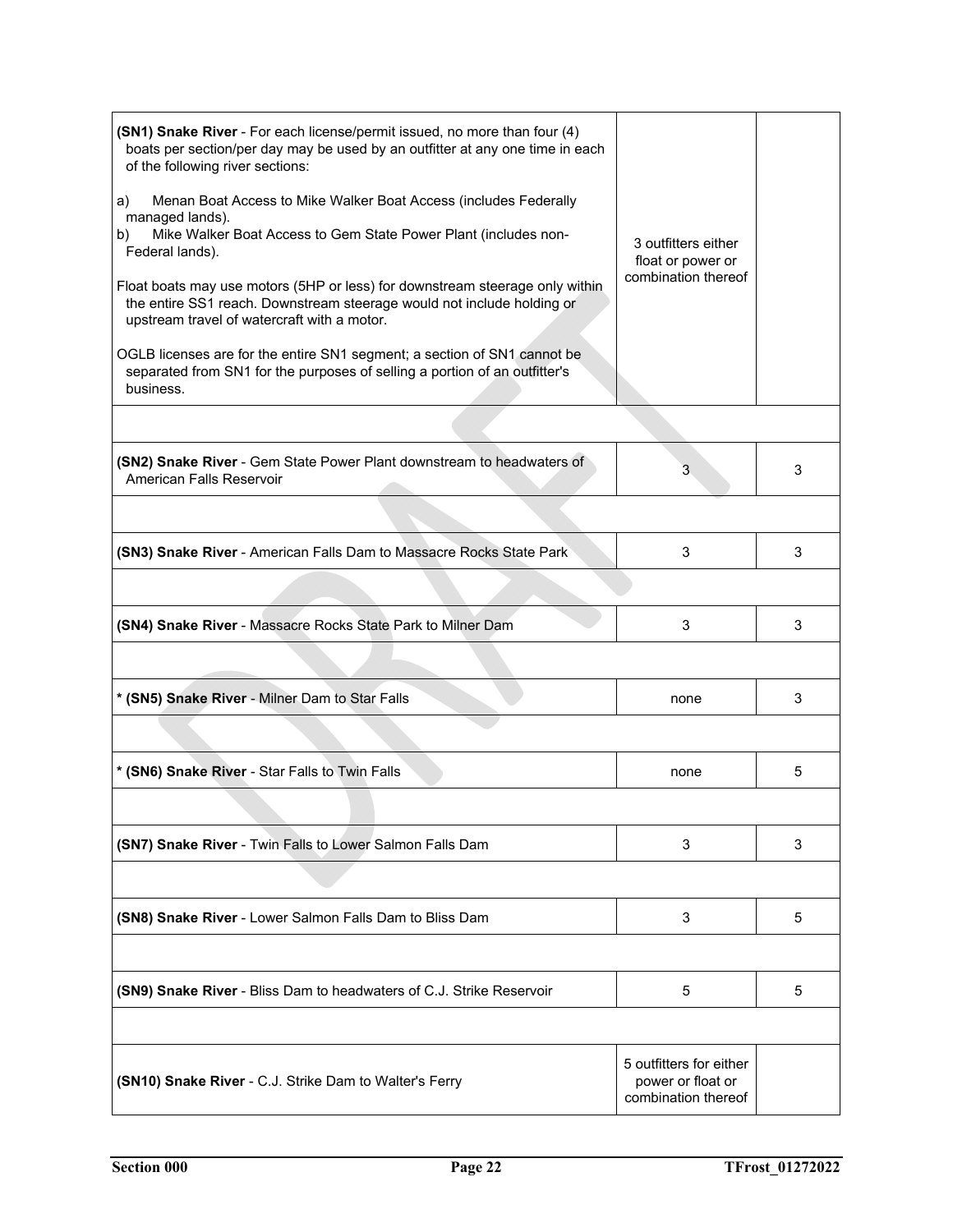| (SN11) Snake River - Walter's Ferry to headwaters of Brownlee Reservoir                                                                                                                                  | 5                                                                                                         | none           |
|----------------------------------------------------------------------------------------------------------------------------------------------------------------------------------------------------------|-----------------------------------------------------------------------------------------------------------|----------------|
|                                                                                                                                                                                                          |                                                                                                           |                |
| * (SN12) Snake River - Hells Canyon Dam to Pittsburg Landing                                                                                                                                             | 18                                                                                                        | 15             |
|                                                                                                                                                                                                          |                                                                                                           |                |
| * (SN13) Snake River - Hells Canyon Dam to Pittsburg Landing,<br>two (2) one-day float trips only                                                                                                        | none                                                                                                      | $\overline{2}$ |
|                                                                                                                                                                                                          |                                                                                                           |                |
| (SN14) Snake River - Pittsburg Landing to Heller Bar or Lewiston                                                                                                                                         | 19                                                                                                        | 15             |
|                                                                                                                                                                                                          |                                                                                                           |                |
| (SN15) Snake River - Washington/Oregon stateline to Lewiston                                                                                                                                             | Limitations pending.<br>(This section is set<br>aside for future<br>rules of fishing<br>only outfitters.) |                |
|                                                                                                                                                                                                          |                                                                                                           |                |
| (SJ1) St. Joe River - St. Joe River Headwaters to Red Ives. No outfitted<br>boating. One (1) walk and wade only fishing outfitter.                                                                       | none<br>2                                                                                                 | none           |
|                                                                                                                                                                                                          |                                                                                                           |                |
| (SJ2) St. Joe River - Red Ives to Avery. In addition to one (1) float boat<br>license, three (3) walk and wade only outfitters. No fishing from float boats,<br>boat clients may fish via walk and wade. | none                                                                                                      | 1              |
|                                                                                                                                                                                                          |                                                                                                           |                |
| (SJ3) St. Joe River - Avery to St. Joe City Bridge                                                                                                                                                       | none                                                                                                      | $\overline{c}$ |
|                                                                                                                                                                                                          |                                                                                                           |                |
| (SJ4) St. Joe River - St. Joe City Bridge to Lake Coeur d'Alene                                                                                                                                          | $\overline{c}$                                                                                            | none           |
|                                                                                                                                                                                                          |                                                                                                           |                |
| (SM1) St. Maries River                                                                                                                                                                                   | 5                                                                                                         | 5              |
|                                                                                                                                                                                                          |                                                                                                           |                |
| (TE1) Teton River - Upper put-in to Cache Bridge,<br>motors not to exceed 10 hp                                                                                                                          | 5 outfitters for either<br>power or float or<br>combination thereof                                       |                |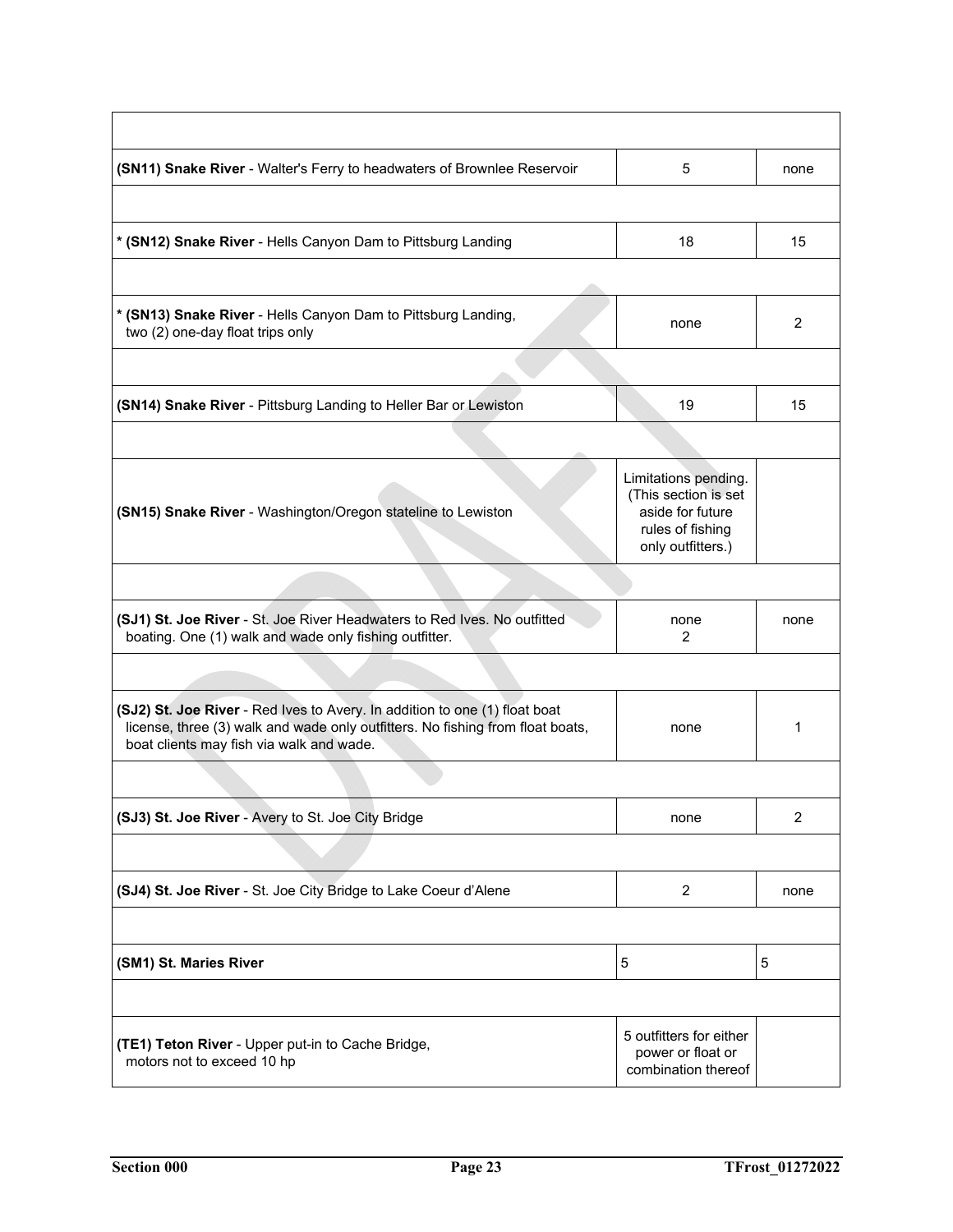| <b>(TE2) Teton River</b> - Cache Bridge to Harrop Bridge,<br>motors not to exceed 10 hp                                                                                                                                                                                                                                                                                                                                                                                                                                                                                                                                                                                                                                                                                                                                                                                                                                                                                                                                                                                                                                                                                                                                                                                                                                                                                                                                                                                                                                                                                                                           | 6 outfitters for either<br>power or float or<br>combination thereof |   |
|-------------------------------------------------------------------------------------------------------------------------------------------------------------------------------------------------------------------------------------------------------------------------------------------------------------------------------------------------------------------------------------------------------------------------------------------------------------------------------------------------------------------------------------------------------------------------------------------------------------------------------------------------------------------------------------------------------------------------------------------------------------------------------------------------------------------------------------------------------------------------------------------------------------------------------------------------------------------------------------------------------------------------------------------------------------------------------------------------------------------------------------------------------------------------------------------------------------------------------------------------------------------------------------------------------------------------------------------------------------------------------------------------------------------------------------------------------------------------------------------------------------------------------------------------------------------------------------------------------------------|---------------------------------------------------------------------|---|
| (TE3) Teton River - No more than two (2) boats per section/per day may be<br>used by an outfitter at any one time in each of the following river sections: a),<br>b), d), e) and f). No more than four (4) boats per section/per day may be used<br>by an outfitter at any one time on river section c) and where two (2) boats from<br>same outfitter must be spaced at three-hour (3) intervals:<br>Harrop Bridge Boat Access to Felt Dam Boat Access.<br>a)<br>Felt Dam Boat Access to Spring Hollow Boat Access.<br>b)<br>Spring Hollow Boat Access to Teton Dam Site Boat Access.<br>c)<br>d)<br>Teton Dam Site Boat Access to Hog Hollow Bridge Boat Access.<br>Hog Hollow Bridge Boat Access to Teton Highway.<br>e)<br>f) Teton Highway to confluence with the Henrys Fork of the Snake River. Note:<br>No boat access exists at the confluence with the Henrys Fork of the Snake<br>River. Outfitters would utilize Hibbard Bridge or Warm Slough Access on SH3.<br>No fishing on SH3.<br>No outfitter may have more than eight (8) boats on the TE3 in any one day.<br>Float boats may use motors not to exceed 10 hp in section a) (Harrop Bridge to<br>Felt Dam Access) only. Float boats may use motors (5HP or less) for<br>downstream steerage only in sections d), e) and f). Motors are not allowed in<br>other sections. Downstream steerage does not include holding or upstream<br>travel of watercraft with a motor.<br>IOGLB licenses are for the entire TE3 segment; a section of TE3 cannot be<br>separated from TE3 for the purposes of selling a portion of an outfitter's<br>business. | none                                                                | 5 |

\* Classified rivers

## Floatboat and powerboat outfitters on these sections are considered within their area of operations when hiking from the river or fishing in tributaries away from the river but does not include overnight activities. Conflicts with land-based outfitters will be handled on a case-by-case basis. (11-17-21)

**04. Other -- Table**. The following lakes and reservoirs or portions thereof that lie totally or partially within the state of Idaho are open to fishing by outfitters with the following limitations:

| Lake or Reservoir     | <b>Maximum No. of Operators</b> | Maximum No. Boats per<br>Operator per Lake or<br><b>Reservoir</b> |
|-----------------------|---------------------------------|-------------------------------------------------------------------|
| Lake Coeur d'Alene    | 8                               |                                                                   |
| Dworshak Reservoir    |                                 | 2                                                                 |
| Hayden Lake           |                                 | 2                                                                 |
| Henry's Lake          | 8                               | 2                                                                 |
| Island Park Reservoir |                                 | 2                                                                 |